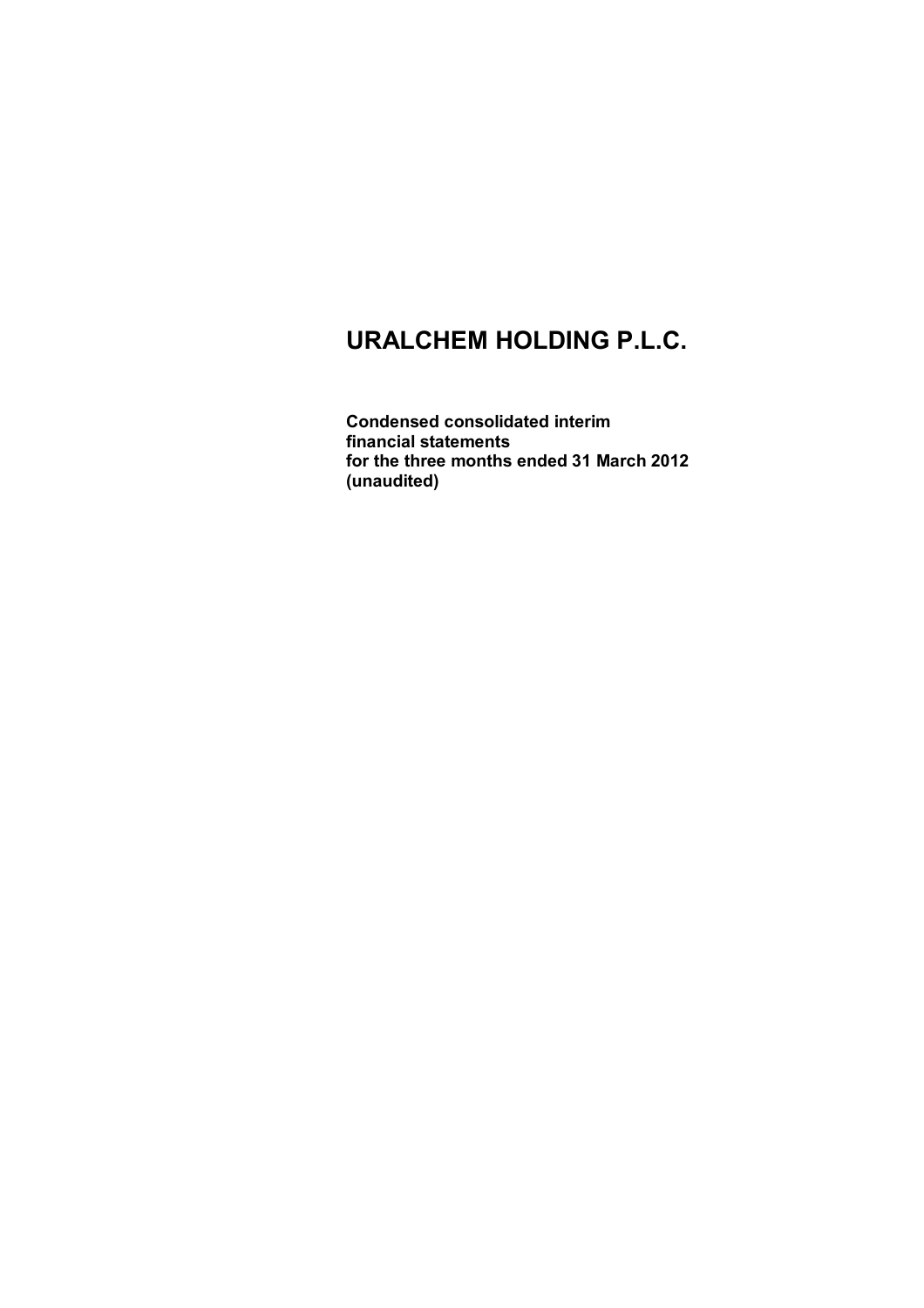#### **TABLE OF CONTENTS**

# Statement of management's responsibilities for the preparation and approval of the unaudited condensed consolidated interim financial statements for the three months ended 31 March 2012...............................................1 Condensed consolidated interim financial statements for the three months ended 31 March 2012: Condensed consolidated interim income statement (unaudited)................................................................................2 Condensed consolidated interim statement of comprehensive income (unaudited)....................................................3 Condensed consolidated interim statement of financial position (unaudited).............................................................4 Condensed consolidated interim statement of cash flows (unaudited)................................................................... 5-6 Condensed consolidated interim statement of changes in equity (unaudited) ............................................................7 Notes to the condensed consolidated interim financial statements (unaudited).....................................................8-24

#### **Page**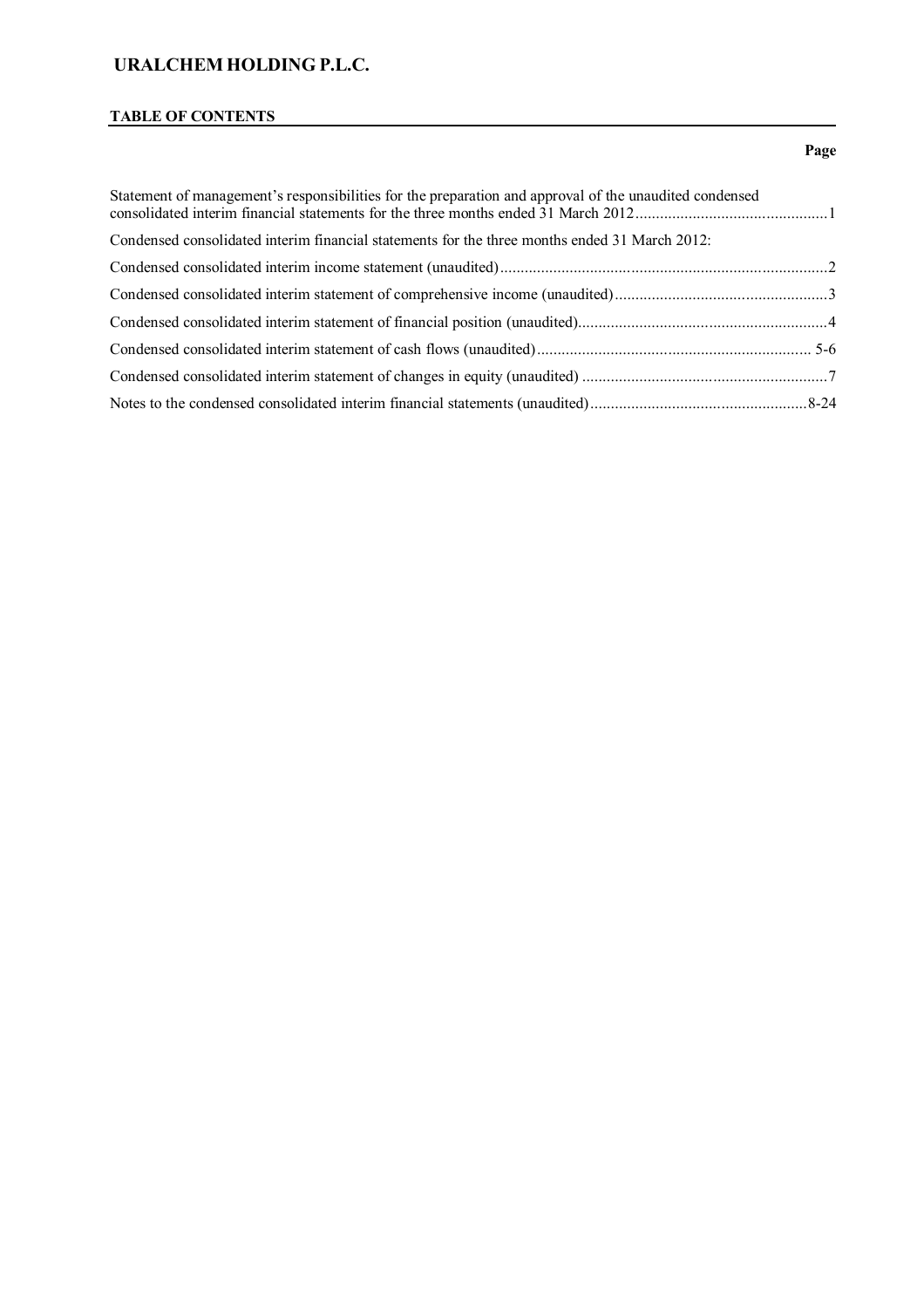#### **STATEMENT OF MANAGEMENT'S RESPONSIBILITIES FOR THE PREPARATION AND APPROVAL OF THE CONDENSED CONSOLIDATED INTERIM FINANCIAL STATEMENTS FOR THE THREE MONTHS ENDED 31 MARCH 2012**

The following statement is made with a view to stipulate the responsibilities of management in relation to the unaudited condensed consolidated interim financial statements of UralChem Holding P.L.C. and its subsidiaries (the "Group").

Management is responsible for the preparation of condensed consolidated interim financial statements that present fairly the financial position of the Group as at 31 March 2012, the results of its operations for the three months ended 31 March 2012, cash flows and changes in equity for the three months then ended, in accordance with International Accounting Standard 34 Interim Financial Reporting.

In preparing the condensed consolidated interim financial statements, management is responsible for:

- selecting suitable accounting principles and applying them consistently;
- making judgements and estimates that are reasonable and prudent;
- stating whether International Financial Reporting Standards have been followed, subject to any material departures disclosed and explained in the condensed consolidated interim financial statements; and
- preparing the condensed consolidated interim financial statements on a going concern basis, unless it is inappropriate to presume that the Group will continue in business for the foreseeable future.

Management, within its competencies, is also responsible for:

- designing, implementing and maintaining an effective system of internal controls, throughout the Group;
- maintaining statutory accounting records in compliance with local legislation and accounting standards in the respective jurisdictions in which the Group operates;
- taking steps to safeguard the assets of the Group; and
- detecting and preventing fraud and other irregularities.

The condensed consolidated interim financial statements for the three months ended 31 March 2012 were approved and signed on 21 May 2012 by:

Director Director Director

\_\_\_\_\_\_\_\_\_\_\_\_\_\_\_\_\_\_\_\_\_\_\_\_\_ \_\_\_\_\_\_\_\_\_\_\_\_\_\_\_\_\_\_\_\_\_\_\_\_\_ Victor Zorkin Charalambos Meivatzis

Limassol, Cyprus 21 May 2012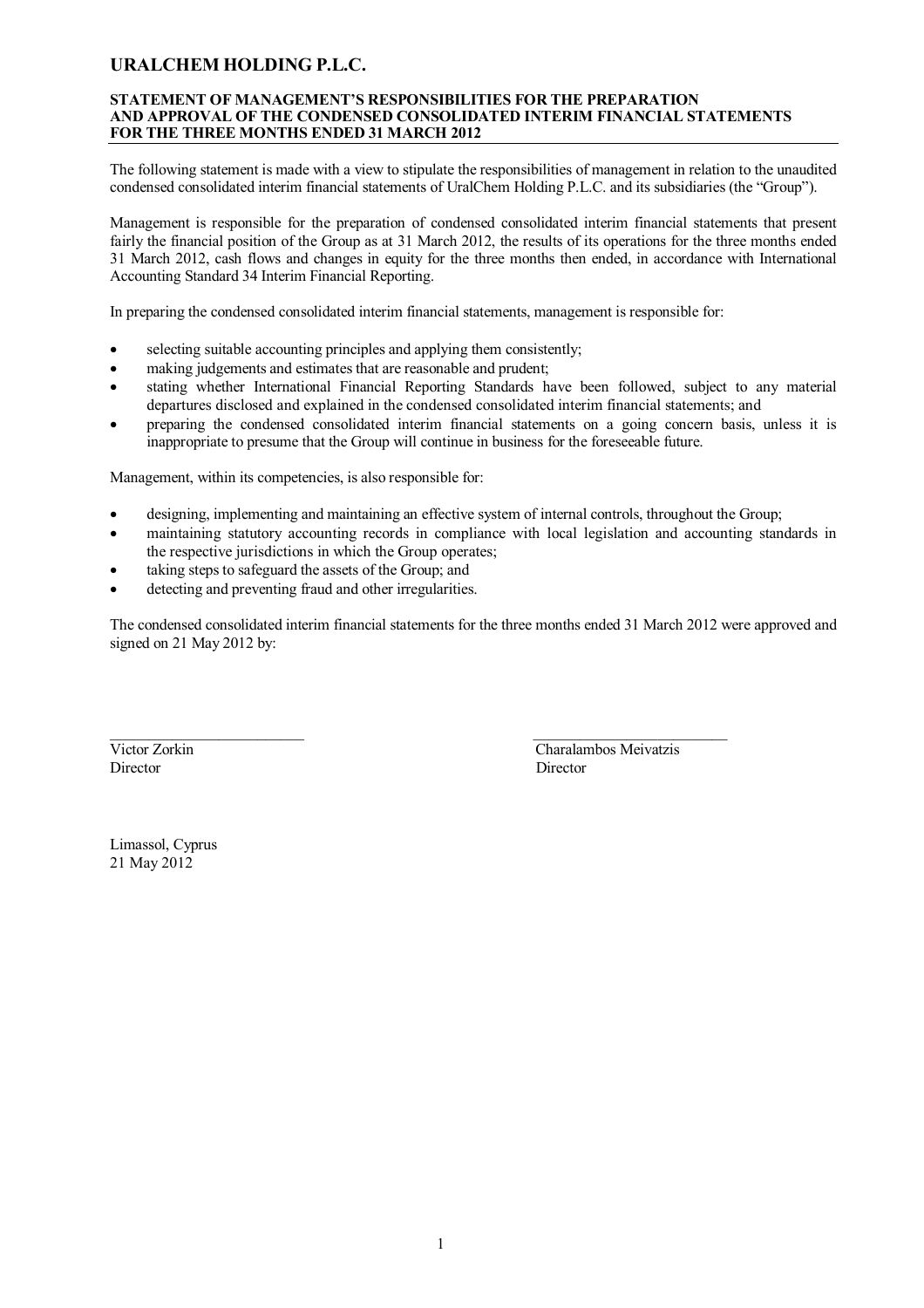### **CONDENSED CONSOLIDATED INTERIM INCOME STATEMENT FOR THE THREE MONTHS ENDED 31 MARCH 2012 (UNAUDITED)**

All amounts are in thousands of US Dollars unless otherwise stated

|                                                                                                                                                                                          | <b>Notes</b> | Three months ended<br>31 March 2012              | Three months ended<br>31 March 2011<br>- as restated |
|------------------------------------------------------------------------------------------------------------------------------------------------------------------------------------------|--------------|--------------------------------------------------|------------------------------------------------------|
| Revenue                                                                                                                                                                                  |              |                                                  |                                                      |
| Sales of goods<br>Other sales                                                                                                                                                            | 5            | 651,103<br>21,673                                | 544,754<br>21,695                                    |
| <b>Total revenue</b>                                                                                                                                                                     |              | 672,776                                          | 566,449                                              |
| Cost of sales                                                                                                                                                                            | 6            | (297, 439)                                       | (249, 845)                                           |
| <b>Gross profit</b>                                                                                                                                                                      |              | 375,337                                          | 316,604                                              |
| Selling and distribution expenses<br>General and administrative expenses<br>Other operating income<br>Other operating expenses                                                           | 7<br>8       | (145,319)<br>(33, 487)<br>1,887<br>(20, 516)     | (118,899)<br>(29, 807)<br>4,193<br>(12,110)          |
| <b>Operating profit</b>                                                                                                                                                                  |              | 177,902                                          | 159,981                                              |
| Interest income<br>Interest expense<br>Share of profit of associates<br>Gain from change in fair value<br>of previously held interest<br>Foreign exchange gain from financing activities | 16<br>3      | 9,384<br>(21, 258)<br>(160)<br>153,458<br>72,120 | 989<br>(33,263)<br>12,760<br>72,477                  |
| Profit before tax                                                                                                                                                                        |              | 391,446                                          | 212,944                                              |
| Income tax expense                                                                                                                                                                       |              | (37, 292)                                        | (39,090)                                             |
| Profit for the period                                                                                                                                                                    |              | 354,154                                          | 173,854                                              |
| Attributable to:                                                                                                                                                                         |              |                                                  |                                                      |
| Shareholders of the Company<br>Non-controlling interests                                                                                                                                 |              | 351,820<br>2,334                                 | 172,561<br>1,293                                     |
|                                                                                                                                                                                          |              | 354,154                                          | 173,854                                              |
| Earnings per share                                                                                                                                                                       |              |                                                  |                                                      |
| Weighted average number of<br>ordinary shares in issue during the period<br>Basic and diluted earnings per                                                                               |              | 175,256,306                                      | 175,000,000                                          |
| share (US dollars per share)                                                                                                                                                             |              | 2.0                                              | 1.0                                                  |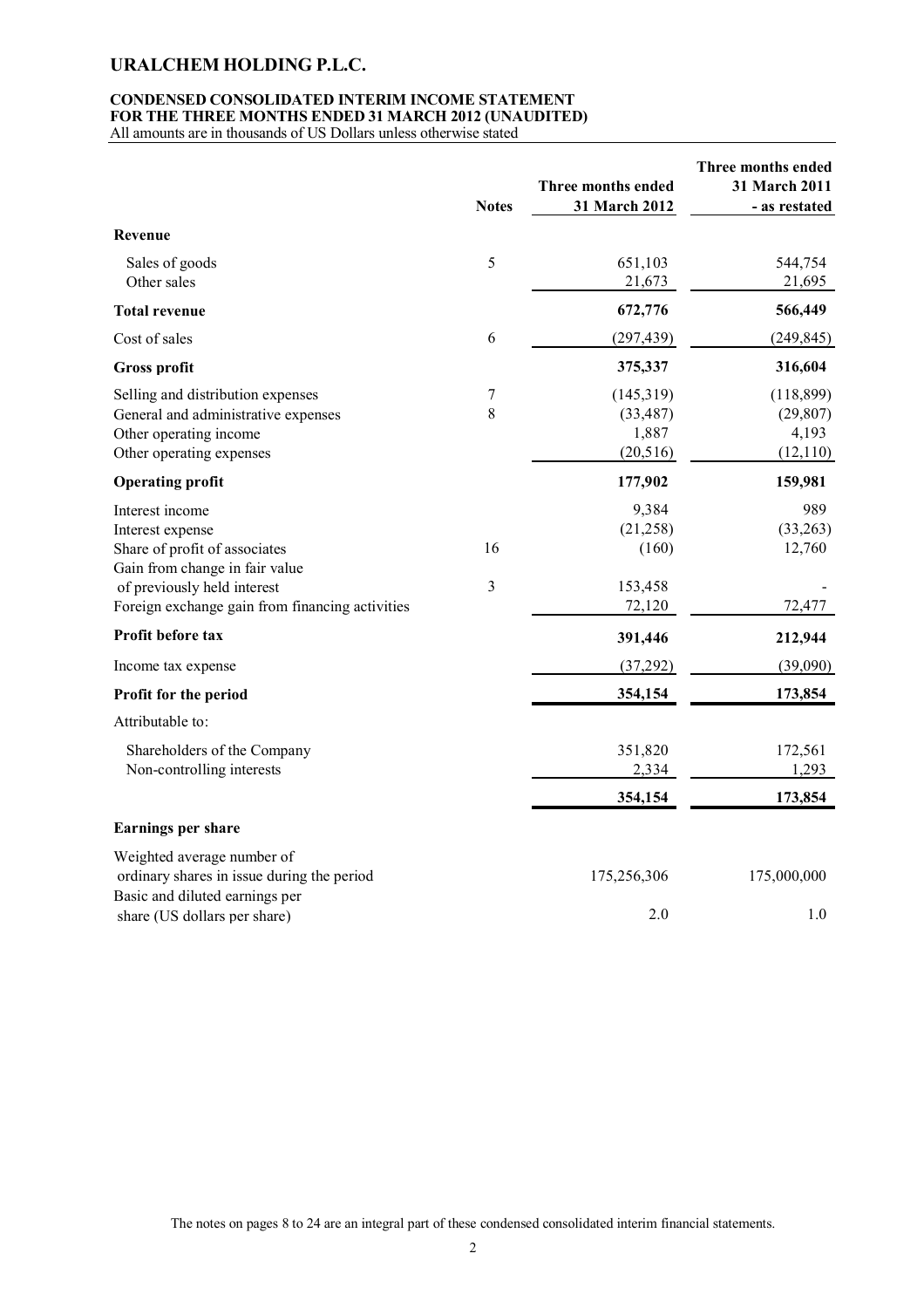### **CONDENSED CONSOLIDATED INTERIM STATEMENT OF COMPREHENSIVE INCOME FOR THE THREE MONTHS ENDED 31 MARCH 2012 (UNAUDITED)**

All amounts are in thousands of US Dollars unless otherwise stated

|                                                                               | Three months ended<br>31 March 2012 | Three months ended<br>31 March 2011<br>- as restated |
|-------------------------------------------------------------------------------|-------------------------------------|------------------------------------------------------|
| Profit for the period                                                         | 354,154                             | 173,854                                              |
| Other comprehensive income:<br>Effect of translation to presentation currency | 76,197                              | 13,673                                               |
| Other comprehensive income                                                    | 76,197                              | 13,673                                               |
| Total comprehensive income for the period                                     | 430,351                             | 187,527                                              |
| Total comprehensive income<br>for the year attributable to:                   |                                     |                                                      |
| Shareholders of the parent                                                    | 423,364                             | 183,745                                              |
| Non-controlling interests                                                     | 6,987                               | 3,782                                                |
|                                                                               | 430,351                             | 187,527                                              |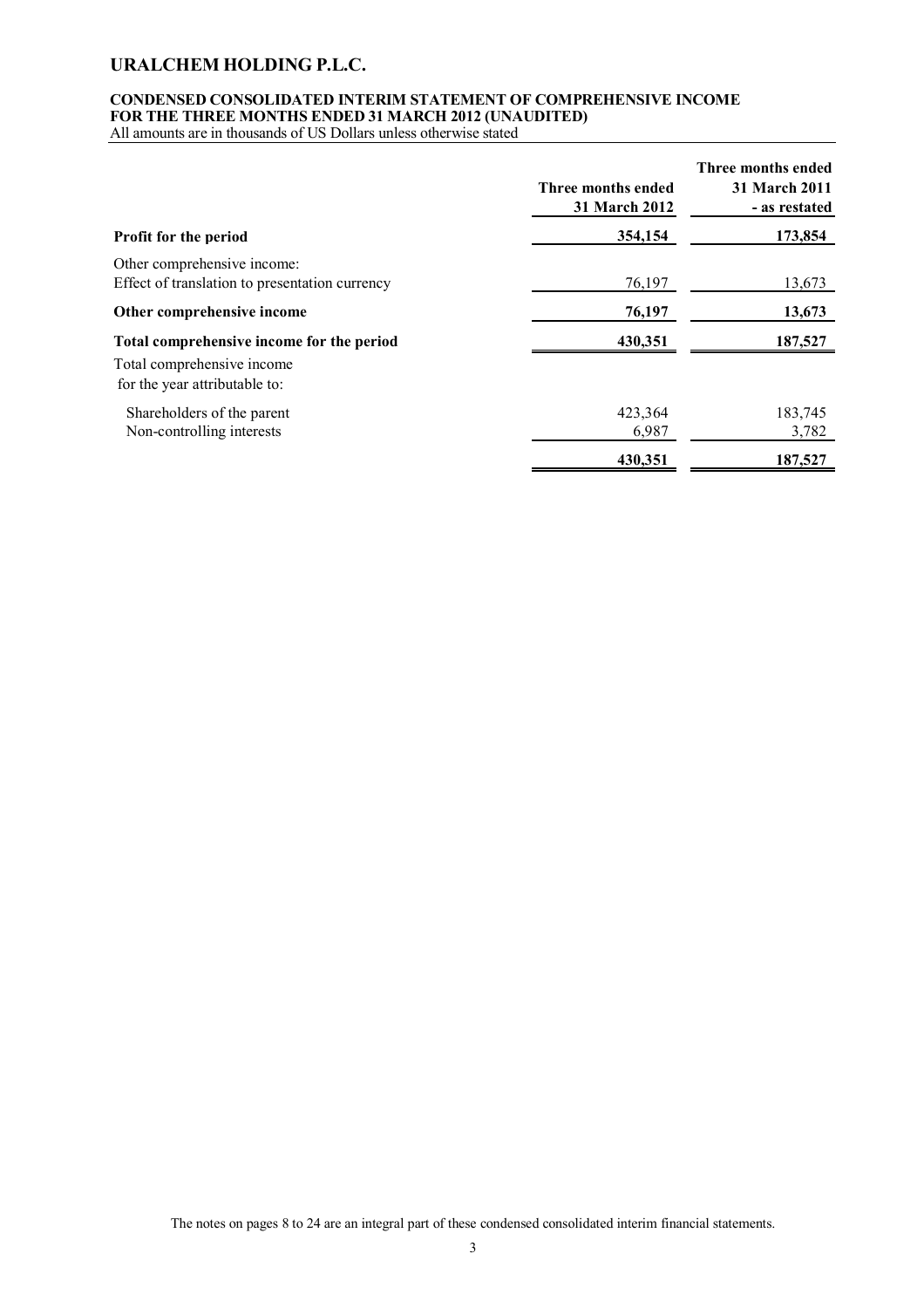### **CONDENSED CONSOLIDATED INTERIM STATEMENT OF FINANCIAL POSITION AS AT 31 MARCH 2012 (UNAUDITED)**

All amounts are in thousands of US Dollars unless otherwise stated

|                                      | <b>Notes</b> | 31 March 2012 | 31 December 2011 |
|--------------------------------------|--------------|---------------|------------------|
| <b>ASSETS</b>                        |              |               |                  |
| <b>Non-current assets</b>            |              |               |                  |
| Property, plant and equipment        | 9            | 940,573       | 619,194          |
| Goodwill                             | 10           | 437,238       | 158,852          |
| Intangible assets                    |              | 9,813         | 14,216           |
| Investments in associates            |              | 11,290        | 87,669           |
| Inventories                          | 11           | 30,503        | 30,750           |
| Available-for-sale investments       |              | 166,416       | 167,110          |
| Long-term advances paid              |              |               | 27,448           |
| Other financial assets               |              | 6,008         | 91               |
| Deferred tax assets                  |              | 33,018        | 51,466           |
|                                      |              | 1,634,859     | 1,156,796        |
| <b>Current</b> assets                |              |               |                  |
| Assets held for sale                 |              | 6,815         | 6,163            |
| <b>Inventories</b>                   | 11           | 116,232       | 113,051          |
| Trade and other receivables          |              | 125,029       | 88,804           |
| Advances paid and prepaid expenses   |              | 31,465        | 41,049           |
| Income tax receivable                |              | 8,483         | 6,644            |
| Other taxes receivable               |              | 78,244        | 83,265           |
| Other financial assets               |              | 93,092        | 6,908            |
| Cash and cash equivalents            |              | 86,007        | 252,566          |
|                                      |              | 545,367       | 598,450          |
| <b>TOTAL ASSETS</b>                  |              | 2,180,226     | 1,755,246        |
| <b>EOUITY AND LIABILITIES</b>        |              |               |                  |
| <b>Capital and reserves</b>          |              |               |                  |
| Share capital                        |              | 1,379         | 1,375            |
| Additional paid-in capital           |              | 165,632       | 165,632          |
| Foreign currency translation reserve |              | (33,686)      | (105, 230)       |
| Retained earnings                    |              | 559,378       | 251,363          |
| Equity attributable to shareholders  |              |               |                  |
| of the Company                       |              | 692,703       | 313,140          |
| Non-controlling interests            |              | 14,213        | 10,842           |
|                                      |              |               |                  |
| <b>Total equity</b>                  |              | 706,916       | 323,982          |
| <b>Non-current liabilities</b>       |              |               |                  |
| Loans and borrowings                 | 12           | 805,974       | 791,968          |
| Obligations under finance leases     |              | 39,057        | 40,384           |
| Retirement benefit obligations       |              | 13,950        | 8,374            |
| Deferred tax liabilities             |              | 83,602        | 50,553           |
|                                      |              | 942,583       | 891,279          |
| <b>Current liabilities</b>           |              |               |                  |
| Loans and borrowings                 | 12           | 303,922       | 338,275          |
| Obligations under finance leases     |              | 13,518        | 12,788           |
| Trade and other payables             |              | 81,155        | 117,905          |
| Non-controlling interest liability   |              | 79,175        |                  |
| Advances received                    |              | 37,419        | 59,243           |
| Income tax payable                   |              | 6,522         | 6,714            |
| Other taxes payable                  |              | 9,016         | 5,060            |
|                                      |              | 530,727       | 539,985          |
| <b>Total liabilities</b>             |              | 1,473,310     | 1,431,264        |
| TOTAL EQUITY AND LIABILITIES         |              | 2,180,226     | 1,755,246        |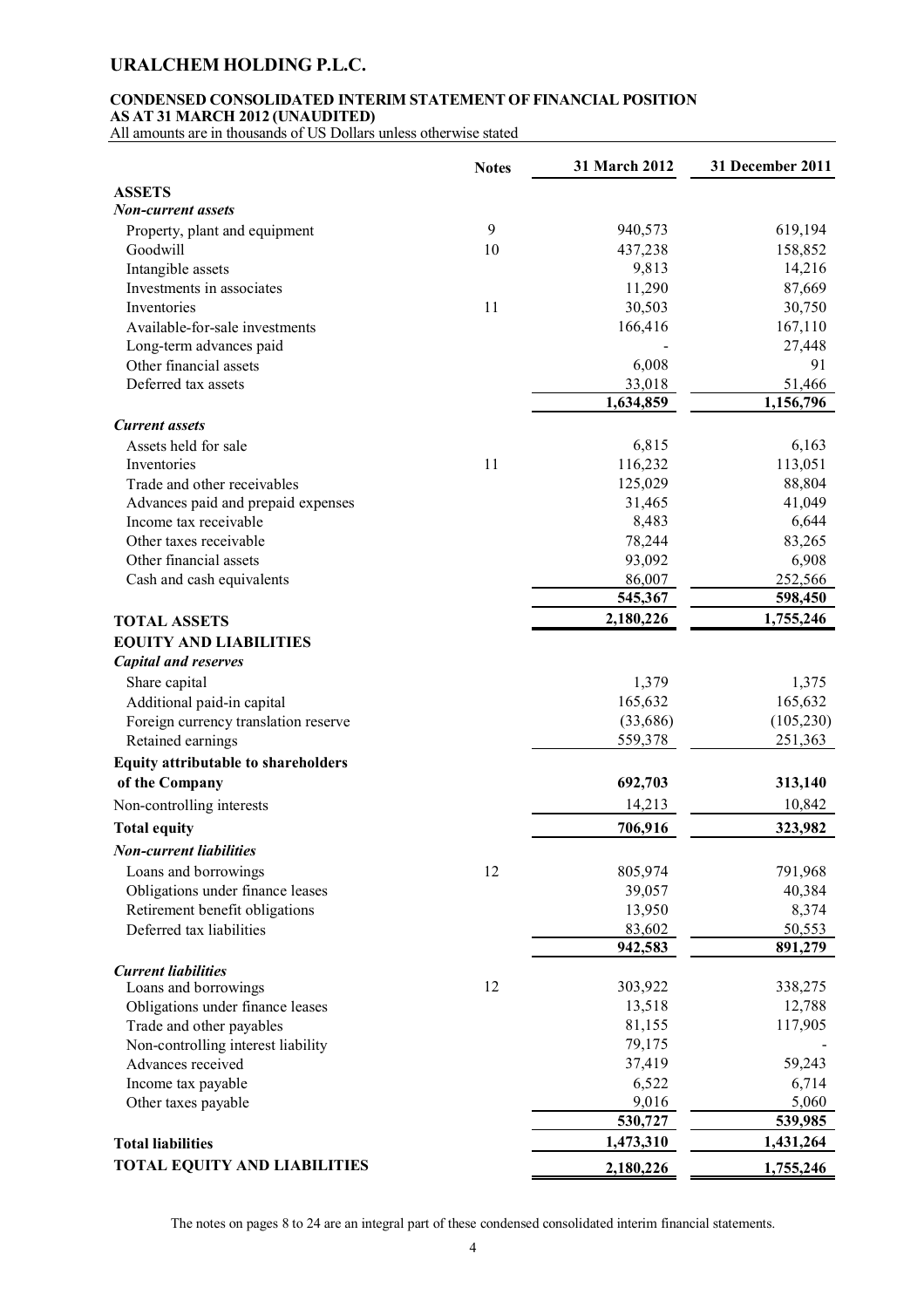### **CONDENSED CONSOLIDATED INTERIM STATEMENT OF CASH FLOWS FOR THE THREE MONTHS ENDED 31 MARCH 2012 (UNAUDITED)**

All amounts are in thousands of US Dollars unless otherwise stated

|                                                            | Three months ended<br><b>31 March 2011</b><br>Three months ended |               |  |
|------------------------------------------------------------|------------------------------------------------------------------|---------------|--|
|                                                            | 31 March 2012                                                    | - as restated |  |
| <b>Operating activities</b>                                |                                                                  |               |  |
| Profit before tax                                          | 391,446                                                          | 212,944       |  |
| Adjustments for:                                           |                                                                  |               |  |
| Depreciation of property, plant and equipment              | 27,668                                                           | 24,770        |  |
| Amortisation of intangible assets                          | 1,165                                                            | 831           |  |
| Change in provisions and allowances                        | (1,664)                                                          | 3,670         |  |
| Write-down of inventory to net realisable value            | 2,064                                                            | 1,595         |  |
| Loss on disposal of property, plant and equipment          | 967                                                              | 690           |  |
| Foreign exchange gain, net                                 | (52,803)                                                         | (65,028)      |  |
| Share of profit of associates                              | 160                                                              | (12,760)      |  |
| Gain from change in fair value of previously held interest | (153, 458)                                                       |               |  |
| Interest income                                            | (9,384)                                                          | (989)         |  |
| Interest expense                                           | 21,258                                                           | 33,263        |  |
| Operating cash flows before working capital changes        | 227,419                                                          | 198,986       |  |
| Decrease in inventory                                      | 36,729                                                           | 18,217        |  |
| Increase in trade and other receivables                    | (16,973)                                                         | (6,908)       |  |
| Decrease in advances paid and prepaid expenses             | 29,910                                                           | 4,329         |  |
| Decrease in other taxes receivable                         | 18,730                                                           | 4,075         |  |
| Increase in retirement benefit obligations                 | 232                                                              | 111           |  |
| (Decrease)/increase in trade and other payables            | (43,666)                                                         | 6,278         |  |
| Decrease in advances received                              | (31, 319)                                                        | (19, 105)     |  |
| Increase in other taxes payable                            | 1,619                                                            | 6,174         |  |
| Cash generated from operations                             | 222,681                                                          | 212,157       |  |
| Interest paid                                              | (19, 404)                                                        | (28, 727)     |  |
| Income tax paid                                            | (29,169)                                                         | (15,992)      |  |
| Net cash generated from operating activities               | 174,108                                                          | 167,438       |  |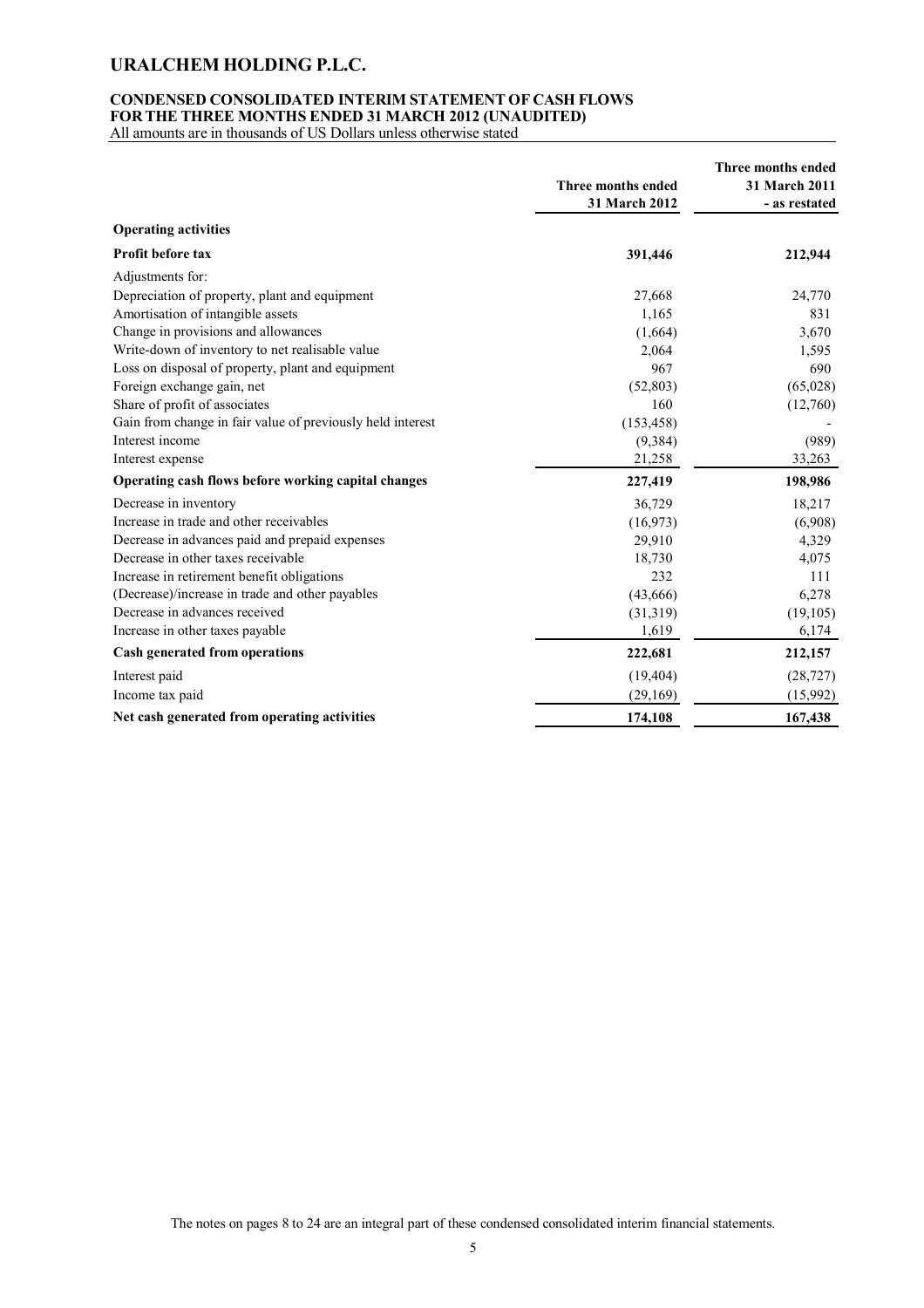# **CONDENSED CONSOLIDATED INTERIM STATEMENT OF CASH FLOWS FOR THE THREE MONTHS ENDED 31 MARCH 2012 (CONTINUED) (UNAUDITED)**

All amounts are in thousands of US Dollars unless otherwise stated

|                                                          | Three months ended<br>31 March 2012 | Three months ended<br>31 March 2011 |
|----------------------------------------------------------|-------------------------------------|-------------------------------------|
| <b>Investing activities</b>                              |                                     |                                     |
| Acquisition of subsidiaries, net of cash acquired        | (199, 114)                          |                                     |
| Payments for property, plant and equipment               | (27,509)                            | (7,193)                             |
| Proceeds from sale of property, plant and equipment      | 7,073                               | 2,386                               |
| Payments for intangible assets                           | (1,862)                             | (2,312)                             |
| Loans issued                                             | (86, 547)                           | (5)                                 |
| Proceeds from repayment of loans issued                  | (1, 477)                            | 441                                 |
| Interest received                                        | 431                                 | 72                                  |
| Net cash used in investing activities                    | (309, 005)                          | (6,611)                             |
| <b>Financing activities</b>                              |                                     |                                     |
| Proceeds from short-term loans and borrowings            |                                     | 33,010                              |
| Proceeds from long-term loans and borrowings             | 59,667                              | 29,150                              |
| Repayment of short-term loans and borrowings             | (96,312)                            | (164, 956)                          |
| Repayment of long-term loans and borrowings              | (868)                               |                                     |
| Repayment of principal amounts of finance leases         | (2, 494)                            | (1, 344)                            |
| Distribution of dividends received from associate        |                                     |                                     |
| to the parent company                                    |                                     | (15,778)                            |
| Proceeds from issue of shares by a subsidiary            |                                     | 526                                 |
| Net cash used in financing activities                    | (40,007)                            | (119,392)                           |
| Net increase/(decrease) in cash and cash                 |                                     |                                     |
| equivalents                                              | (174,904)                           | 41,435                              |
| Cash and cash equivalents at the beginning of the period | 252,566                             | 46,410                              |
| Effect of exchange rate changes on the balance           |                                     |                                     |
| of cash held in foreign currencies                       | 8,345                               | (193)                               |
| Cash and cash equivalents at the end of the period       | 86,007                              | 87,652                              |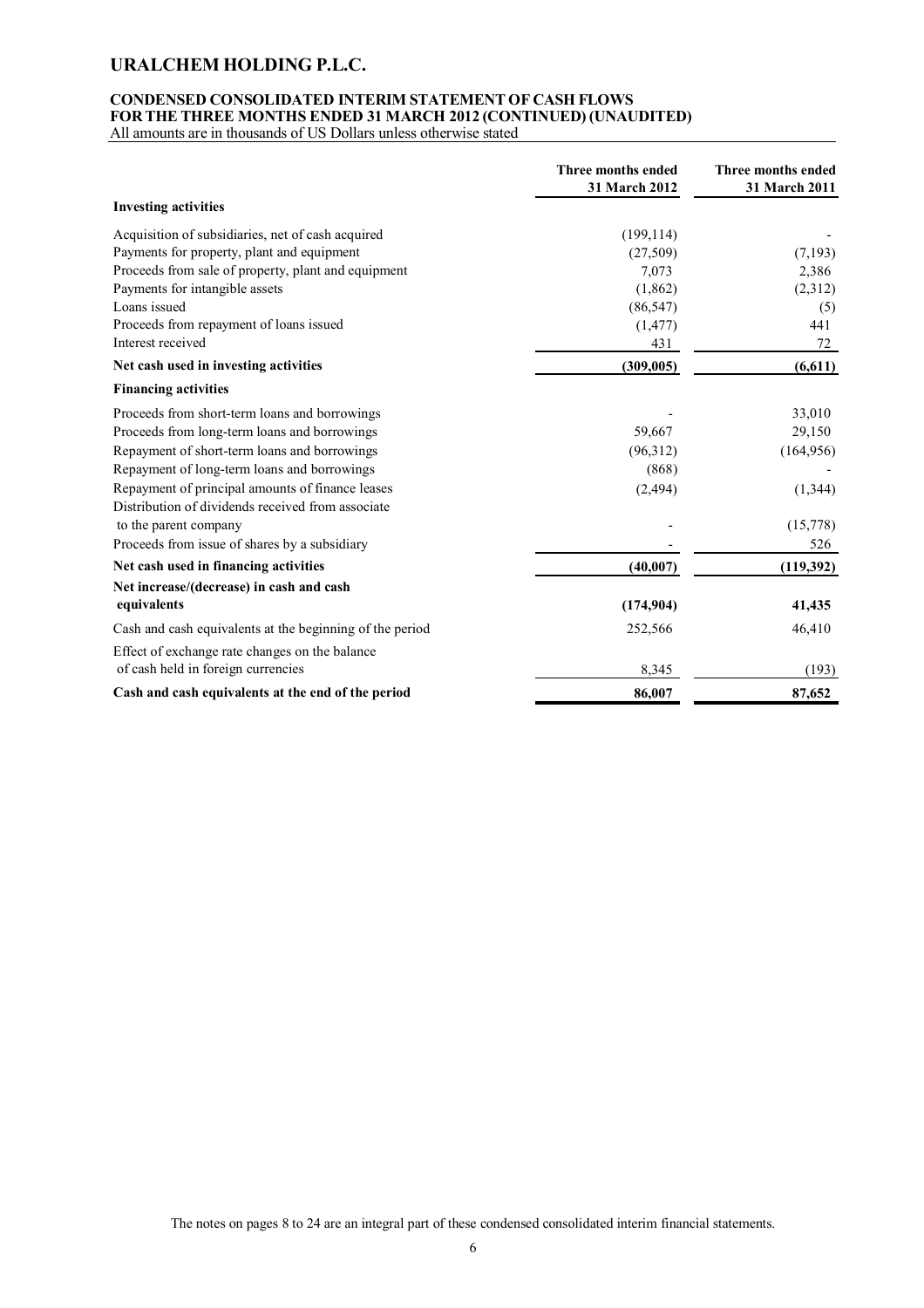#### **CONDENSED CONSOLIDATED INTERIM STATEMENT OF CHANGES IN EQUITY FOR THE THREE MONTHS ENDED 31 MARCH 2012 (UNAUDITED)**

All amounts are in thousands of US Dollars unless otherwise stated

|                                                                                        |              | <b>Attributable to shareholders of the Company</b> |                                      |                                               |                                                                  |                   |                                  |                   |
|----------------------------------------------------------------------------------------|--------------|----------------------------------------------------|--------------------------------------|-----------------------------------------------|------------------------------------------------------------------|-------------------|----------------------------------|-------------------|
|                                                                                        | <b>Notes</b> | Share capital                                      | <b>Additional</b><br>paid-in capital | Foreign<br>currency<br>translation<br>reserve | <b>Retained</b><br>earnings/<br><i>(accumulated)</i><br>deficit) | <b>Total</b>      | Non-<br>controlling<br>interests | <b>Total</b>      |
| <b>Balance as at 1 January 2011</b>                                                    |              |                                                    |                                      |                                               |                                                                  |                   |                                  |                   |
| - as previously reported                                                               |              | 1,374                                              | 152,223                              | (68, 852)                                     | (262, 630)                                                       | (177, 885)        | 33,639                           | (144,246)         |
| Restatements                                                                           | 16           |                                                    |                                      | (1,011)                                       | 81,455                                                           | 80,444            |                                  | 80,444            |
| <b>Balance as at 1 January 2011</b>                                                    |              | 1,374                                              | 152,223                              | (69, 863)                                     | (181, 175)                                                       | (97, 441)         | 33,639                           | (63, 802)         |
| Profit for the period<br>Other comprehensive income                                    |              |                                                    |                                      | 11,184                                        | 172,561                                                          | 172,561<br>11,184 | 1,293<br>2,489                   | 173,854<br>13,673 |
| Total comprehensive income for the period                                              |              |                                                    |                                      | 11,184                                        | 172,561                                                          | 183,745           | 3,782                            | 187,527           |
| Increase in non-controlling interests due to<br>additional share issue by a subsidiary |              |                                                    |                                      |                                               |                                                                  |                   | 519                              | 519               |
| <b>Balance as at 31 March 2011</b>                                                     |              | 1,374                                              | 152,223                              | (58, 679)                                     | (8,614)                                                          | 86,304            | 37,940                           | 124,244           |
| <b>Balance as at 1 January 2012</b>                                                    |              | 1,375                                              | 165,632                              | (105, 230)                                    | 251,363                                                          | 313,140           | 10,842                           | 323,982           |
| Profit for the period<br>Other comprehensive income                                    |              |                                                    |                                      | 71,544                                        | 351,820                                                          | 351,820<br>71,544 | 2,334<br>4,653                   | 354,154<br>76,197 |
| Total comprehensive income for the period                                              |              |                                                    |                                      | 71,544                                        | 351,820                                                          | 423,364           | 6,987                            | 430,351           |
| Issue of shares                                                                        |              |                                                    |                                      |                                               |                                                                  |                   |                                  |                   |
| Increase of ownership in subsidiaries                                                  | 3            |                                                    |                                      |                                               |                                                                  |                   | 32,507                           | 32,507            |
| Non controlling interest liability                                                     | 3            |                                                    |                                      |                                               | (43,805)                                                         | (43,805)          | (36, 123)                        | (79, 928)         |
| <b>Balance as at 31 December 2011</b>                                                  |              | 1,379                                              | 165,632                              | (33,686)                                      | 559,378                                                          | 692,703           | 14,213                           | 706,916           |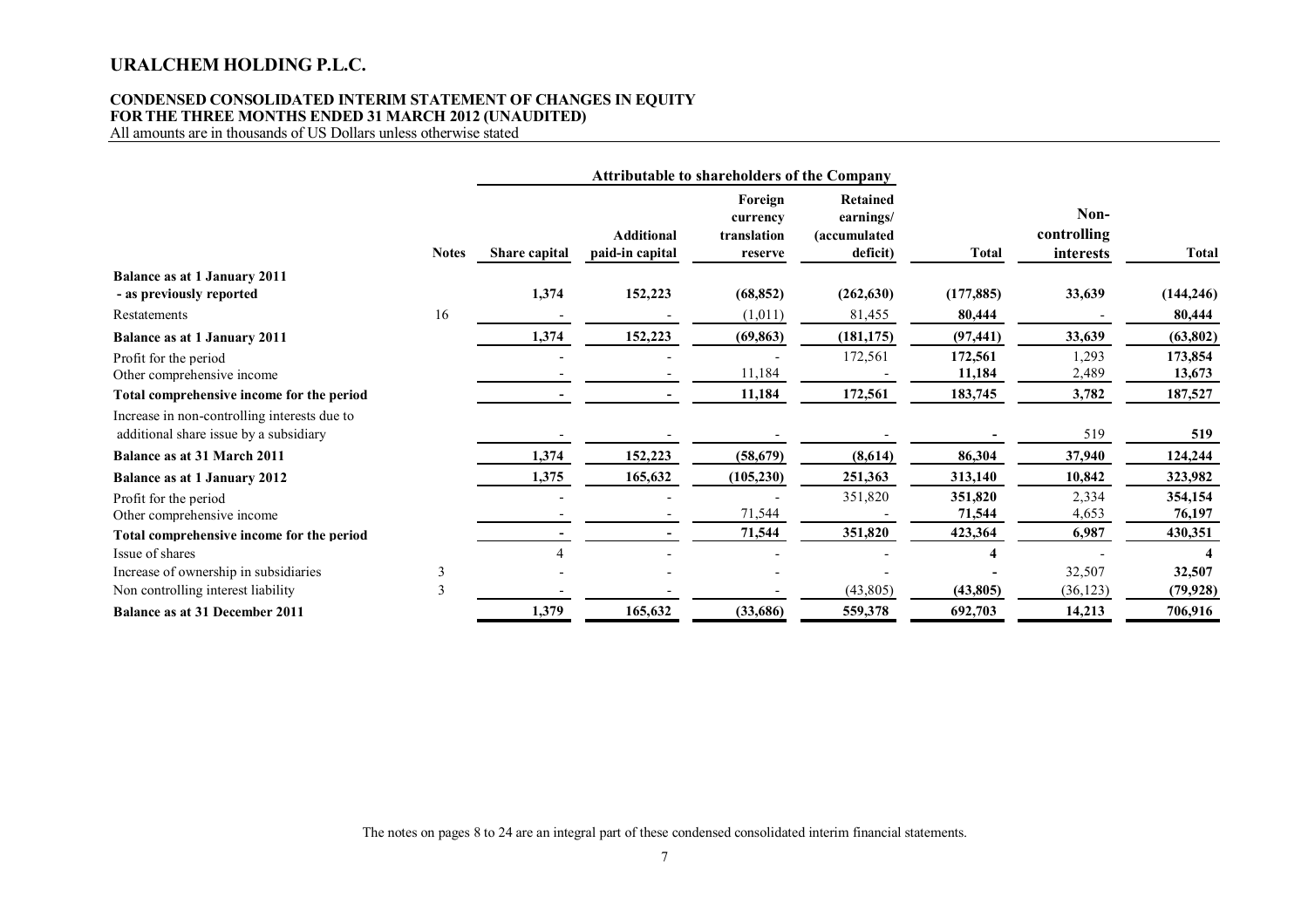### **NOTES TO THE CONDENSED CONSOLIDATED INTERIM FINANCIAL STATEMENTS FOR THE THREE MONTHS ENDED 31 MARCH 2012 (UNAUDITED)** All amounts are in thousands of US Dollars unless otherwise stated

**1. GENERAL INFORMATION**

### **Organisation**

UralChem Holding P.L.C. ("the Company") is a public limited company which was incorporated in Cyprus on 4 May 2006. As at 31 March 2012, the Company was 95.5% owned by CI-Chemical Invest Limited, incorporated in Cyprus. The remaining 4.5% of the Company's shares were held by management. The principal beneficial shareholder of the Company is Mr. Dmitry A. Mazepin. The Company's main office is located at 249, 28th Oktovriou Street, Lophitis Business Center, 1st floor, Office 101, P.C. Limassol 3035, Cyprus.

### **Principal business activities**

The principal business activities of the Group are the production and distribution of mineral fertilisers. The main products of the Group are nitrogen based, phosphate based and complex fertilisers. The major production facilities of the Group are located in the Moscow, Perm and Kirov regions of the Russian Federation.

### **Market conditions**

During the three months ended 31 March 2012 prices of mineral fertilizers and semi-products have shown significantly different dynamics.

Ammonia prices have fallen because of low demand both in agricultural and industrial sector coincided with Qafco V startup. Market recovery has been started only at the end of March. Through January – the first half of February the urea market repeated the past year negative dynamics. But since the middle of February the powerful growth in urea price thanks to demand pick up in the USA has continued. Current price level exceeded peak values of the year 2011 and market players are optimistic about market prospects for the second quarter of 2012. Prices for ammonium nitrate were stable through the first quarter of 2012 because of low volumes of trade. Global phosphates market was very slow in the first quarter of 2012 with prices slightly reduced. High level of inventories in the main markets such as India, South East Asia and Latin America led to low volumes of spot trade. European demand was limited by severe weather conditions. Moderate price recovery was noted at the end of March thanks to Latin America demand and US domestic market.

During three months ended 31 March 2012 the Group generated net profit in the amount of USD 354,154 thousand and positive cash flows from operating activities in the amount of USD 174,108 thousand.

### **2. BASIS OF PREPARATION**

The condensed consolidated interim financial statements of the Group have been prepared in accordance with<br>International Accounting Standard ("IAS") 34 Interim Financial Reporting as issued International Accounting Standard ("IAS") 34 Interim Financial Reporting, as issued by the International Accounting Standards Board, except for accounting for investments in associates.

These condensed consolidated interim financial statements are prepared based on the accounting policies applied in the annual consolidated financial statements of the Group for the year ended 31 December 2011, and should be read in conjunction with the consolidated financial statements and accompanying notes included in the Group's consolidated financial statements for the year ended 31 December 2011.

During the reporting period estimates of the useful life of certain objects of property, plant and equipment accounted for on VMF were updated. New estimates have been used in preparation of these condensed consolidated interim financial statements prospectively from the start of the year 2012. The effect on the current period is to increase the carrying amount of property, plant and equipment as at 31 March 2012 by USD 2,243 thousand and to decrease depreciation and increase tax expense for the three months ended 31 March 2012 by USD 2,173 thousand and USD 435 thousand respectively.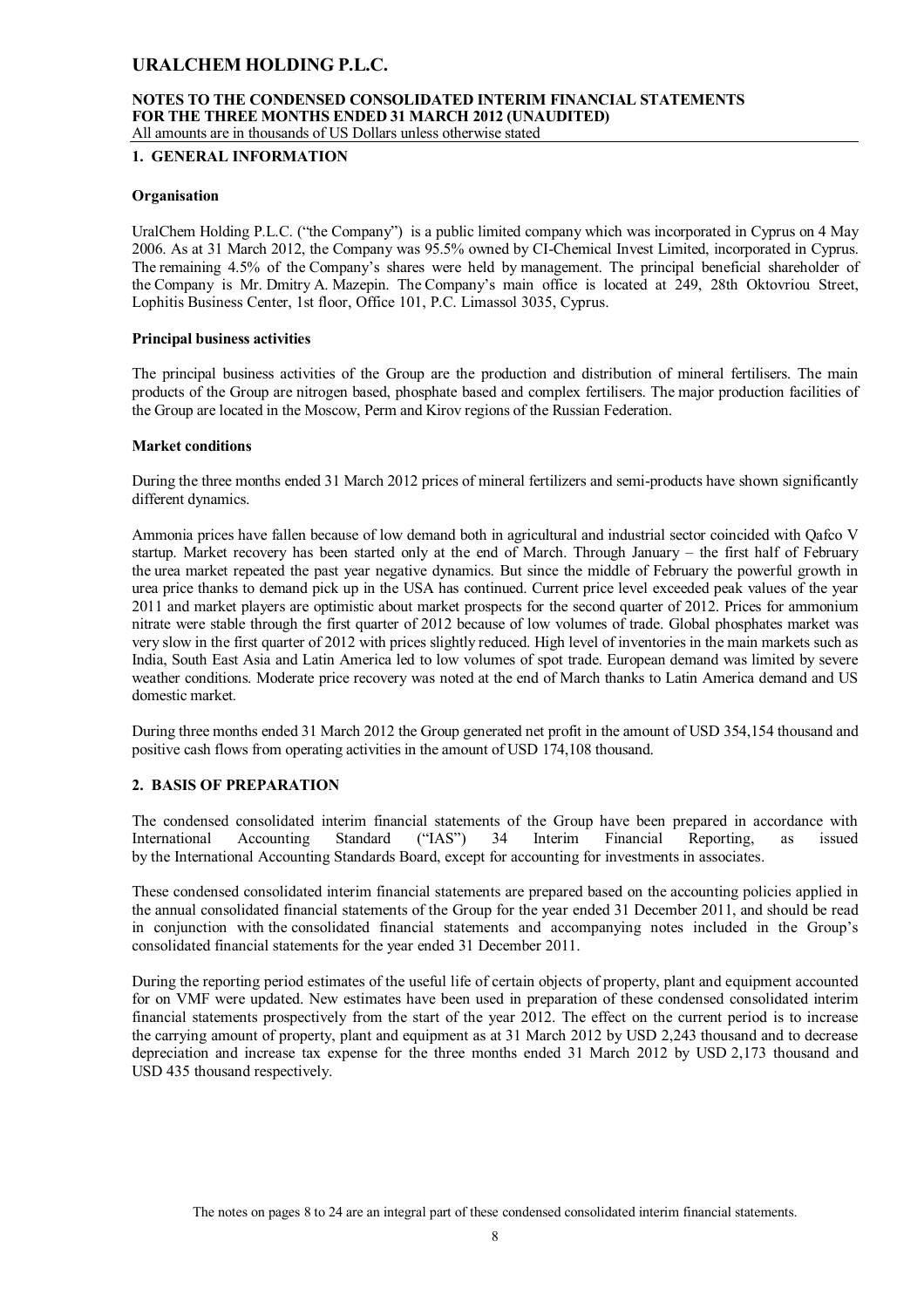#### **NOTES TO THE CONDENSED CONSOLIDATED INTERIM FINANCIAL STATEMENTS FOR THE THREE MONTHS ENDED 31 MARCH 2012 (UNAUDITED)** All amounts are in thousands of US Dollars unless otherwise stated

### **3. BUSINESS COMBINATIONS**

### *Acquisition of controlling interest in Open Joint Stock Company Perm Mineral Fertilisers ("PMF") in 2012 by the Group*

On 19 January 2012, the Group acquired additional 41.2% of PMF's shares for cash consideration of USD 254,866 thousand, increasing its ownership in the PMF to 87.7%.

PMF is an unlisted company, specialising in the production of ammonia and urea with its main production facilities located in Perm, Russian Federation. PMF's output is intended both for the domestic and export markets. The main products are primarily sold in export markets.

On 1 March 2012, the Group made a mandatory offer to the non-controlling shareholders to sell the shares at USD 400.93 per ordinary share. The management assess the probability of the future outflow of economic benefits as high. The maximum amount of obligation which the Group could potentially face under these offers amounts to USD 79,175 thousand. Sberbank is acting as a guarantor of the transaction.

The total amount of USD 153,458 thousand shown under the line Gain from change in fair value of previously held interest in the Consolidated condensed interim income statement relates to the revaluation of the share in PMF held by the Group before additional share acquisition.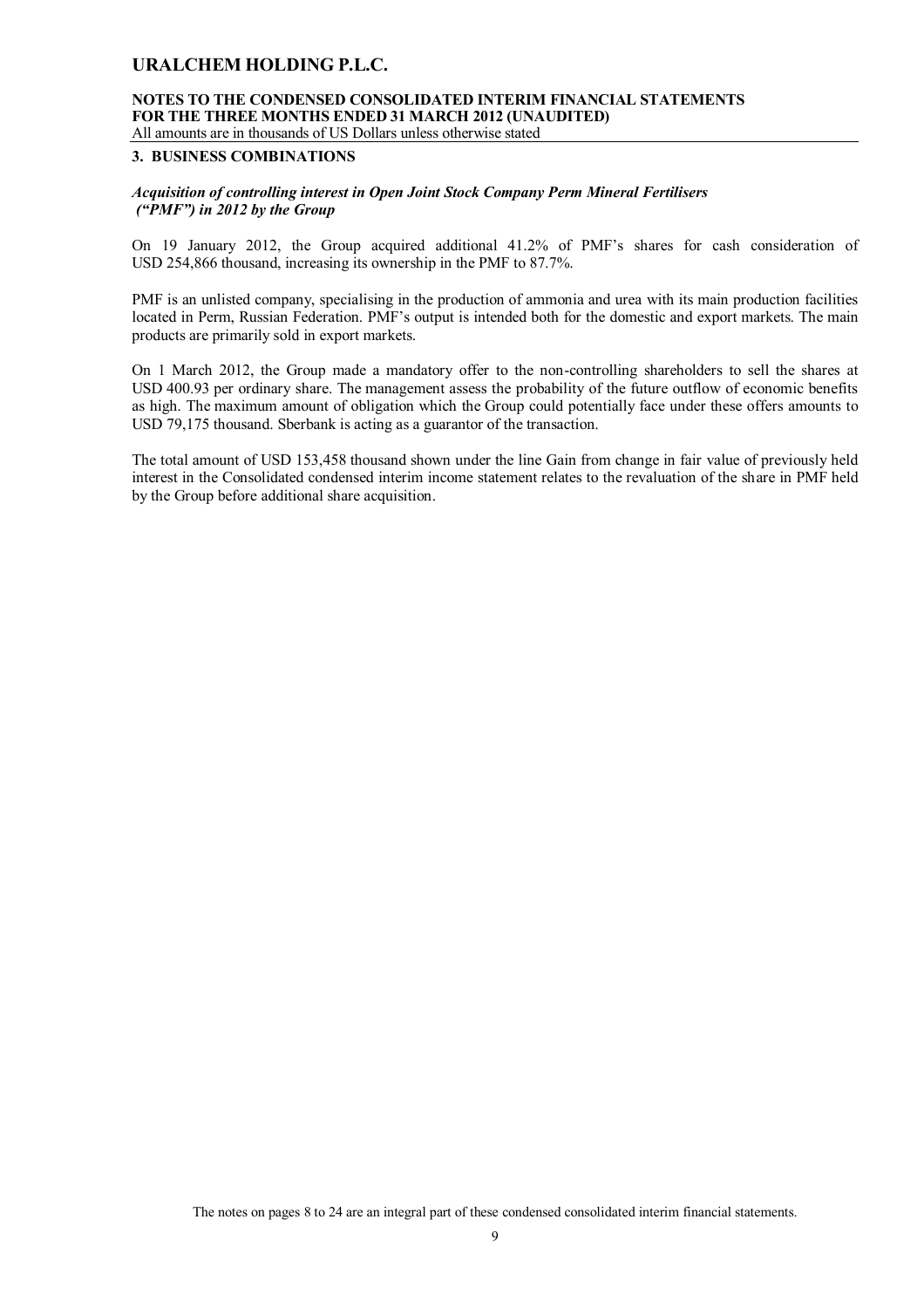# **NOTES TO THE CONDENSED CONSOLIDATED INTERIM FINANCIAL STATEMENTS FOR THE THREE MONTHS ENDED 31 MARCH 2012 (UNAUDITED)**

All amounts are in thousands of US Dollars unless otherwise stated

As at 19 January 2012 PMF's net assets recognised in the condensed consolidated interim financial statements of the Group were as follows:

|                                                                     | Fair value at the<br>date of acquisition |
|---------------------------------------------------------------------|------------------------------------------|
| <b>ASSETS</b>                                                       |                                          |
| Property, plant and equipment                                       | 240,597                                  |
| Intangible assets                                                   | 545                                      |
| Other financial assets                                              | 2,025                                    |
| Available-for-sale investments                                      | 4,352                                    |
| Inventories                                                         | 21,200                                   |
| Trade and other receivables                                         | 11,562                                   |
| Other tax receivable                                                | 5,451                                    |
| Advances and prepaid expenses                                       | 2,354                                    |
| Cash and cash equivalents                                           | 27,452                                   |
| <b>Total assets</b>                                                 | 315,538                                  |
| <b>LIABILITIES</b>                                                  |                                          |
| Deferred tax liabilities                                            | 32,842                                   |
| Retirement benefit obligation                                       | 4,116                                    |
| Trade and other payables                                            | 3,961                                    |
| Advances received                                                   | 3,791                                    |
| Income tax payables                                                 | 4,616                                    |
| Other taxes payable                                                 | 1,340                                    |
| <b>Total liabilities</b>                                            | 50,666                                   |
| Net assets at the date of acquisition                               | 264,872                                  |
| Less: Share of net assets attributable to non-controlling interests | (32,507)                                 |
| Group's share of net assets acquired                                | 232,365                                  |
| Add: Goodwill arising on acquisition                                | 253,193                                  |
| Less: Pre-acquisition amount invested in subsidiary                 | (230,692)                                |
| <b>Total PMF net assets transferred</b>                             | 254,866                                  |
| <b>Consideration paid by the Company for PMF</b>                    |                                          |
| Cash consideration                                                  | (254, 866)                               |
| Total                                                               | (254, 866)                               |
| Net cash flow arising on acquisition:                               |                                          |
| Cash consideration                                                  | (254, 866)                               |
| Cash and cash equivalents acquired                                  | 27,452                                   |
| Net cash outflow on acquisition of subsidiary                       | (227, 414)                               |

PMF contributed USD 99,781 thousand of revenue and USD 19,739 thousand of profit for the reporting period.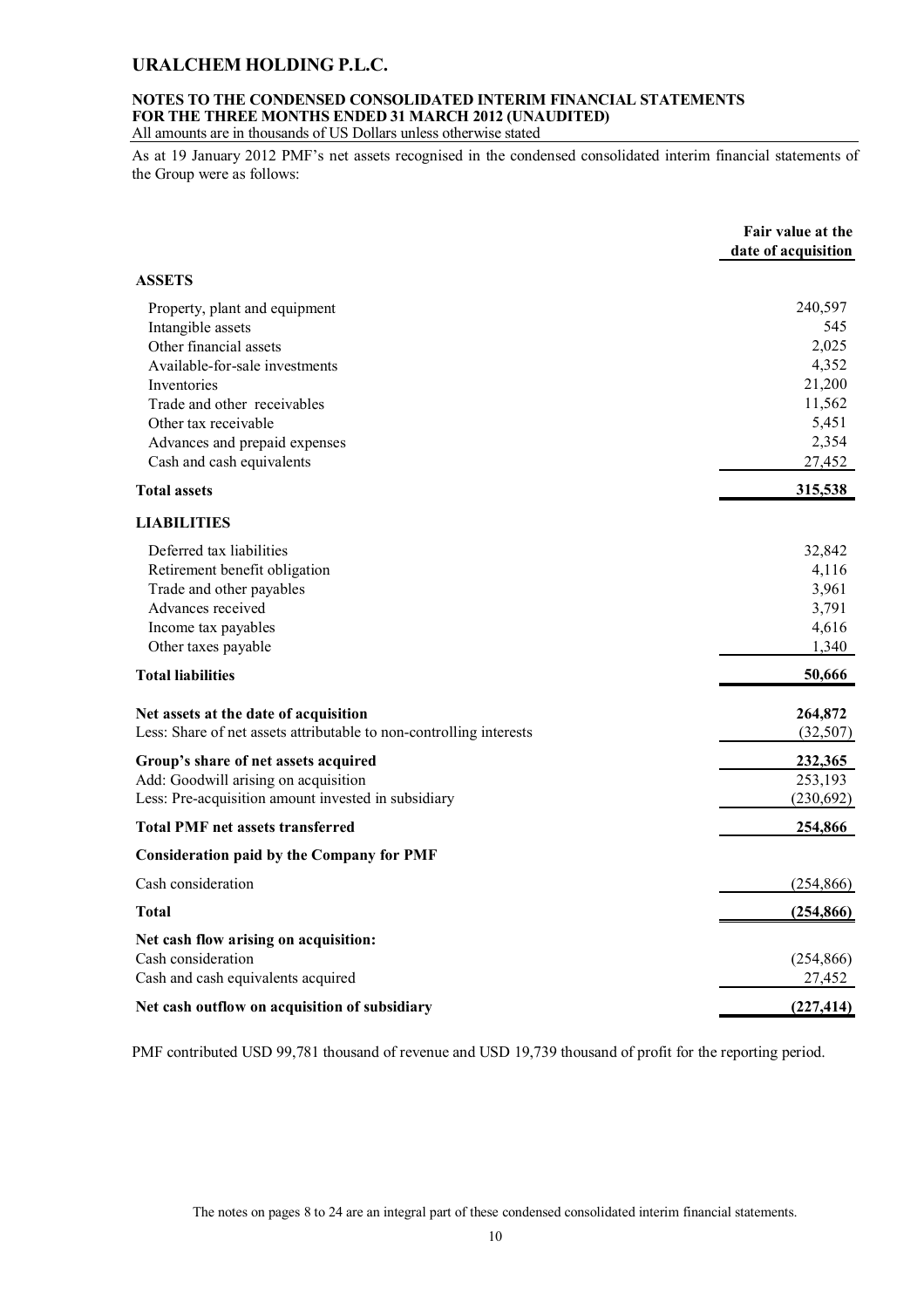# **NOTES TO THE CONDENSED CONSOLIDATED INTERIM FINANCIAL STATEMENTS FOR THE THREE MONTHS ENDED 31 MARCH 2012 (UNAUDITED)**

All amounts are in thousands of US Dollars unless otherwise stated

#### **4. SEGMENT INFORMATION**

For management purposes the Group is organised into two segments, Nitrogen Fertilisers and Phosphate Fertilisers. Reports reviewed by the Chief Executive Officer (the "chief operating decision maker") that are used to assess performance and allocate resources are prepared on the same basis.

- Nitrogen Fertilisers: The nitrogen fertilisers segment comprises subsidiaries engaged in the production of nitrogen based fertilisers, complex fertilisers, ammonia, inorganic acids and other chemical products. The major subsidiaries and branches allocated to the nitrogen fertilisers segment are KCCW Mineral Fertiliser Plant OJSC ("KCCW MFP"), located in the Kirov region of the Russian Federation, Azot branch of Uralchem OJSC ("Azot branch") and Perm Mineral Fertilizer ("PMF"), located in the Perm region of the Russian Federation; and
- Phosphate Fertilisers: The phosphate fertilisers segment comprises subsidiaries engaged in the production of phosphate based fertilisers, complex fertilisers and inorganic acids. The major subsidiary allocated to the phosphate fertilisers segment is Voskresensk Mineral Fertilisers OJSC ("VMF"), located in the Moscow region of the Russian Federation.

The chief operating decision maker does not regularly review the operating results of other operations, and these operations are not reported as separate operating segments. These other operations contain smaller subsidiaries which engage in a variety of businesses, for example electricity and heat energy generation, construction, repairs and maintenance and processing of waste water.

The profitability of the two operating segments is primarily measured based on OIBDA, which the Group defines as operating profit adjusted for depreciation and amortisation, and net profit for the period. Since the term of OIBDA is not a standard IFRS measure, the Group's definition of OIBDA may differ from that of other companies. Costs and assets of subsidiaries of the Group engaged in transportation, sales and marketing activities are allocated (pro rata volume of services rendered by these companies to the operating segments) to operating segments within management reports reviewed by the chief operating decision maker. Costs and assets of subsidiaries of the Group engaged in other operations are not allocated to operating segments within management reports reviewed by the chief operating decision maker. Net profit for the period is a new indicator used by managemet to make decisions on payment of cash bonuses. Other income and expenses of the Group not incorporated in calculation of the operating profit are also allocated to operating segments.

Segment information provided to the chief operating decision maker for the reportable segments for the three months ended 31 March 2012 is as follows:

| Three months ended 31 March 2012 | <b>Nitrogen</b><br>fertilisers | <b>Phosphate</b><br>fertilisers | <b>Total</b> |
|----------------------------------|--------------------------------|---------------------------------|--------------|
| Revenue from external customers  | 541,114                        | 109,989                         | 651,103      |
| Inter-segment revenue            | 13,066                         | 482                             | 13,548       |
| Total segment revenue            | 554,180                        | 110,471                         | 664,651      |
| <b>OIBDA</b>                     | 220,451                        | 4,318                           | 224,769      |
| Profit for the period            | 187,870                        | 337                             | 188,207      |
| Three months ended 31 March 2011 | <b>Nitrogen</b><br>fertilisers | Phosphate<br>fertilisers        | <b>Total</b> |
| Revenue from external customers  | 419,364                        | 125,390                         | 544,754      |
| Inter-segment revenue            | 7,785                          | 586                             | 8,371        |
| <b>Total segment revenue</b>     | 427,149                        | 125,976                         | 553,125      |
| <b>OIBDA</b>                     | 172,184                        | 19,411                          | 191,595      |
| Profit for the period            | 146,499                        | 7,212                           | 153,711      |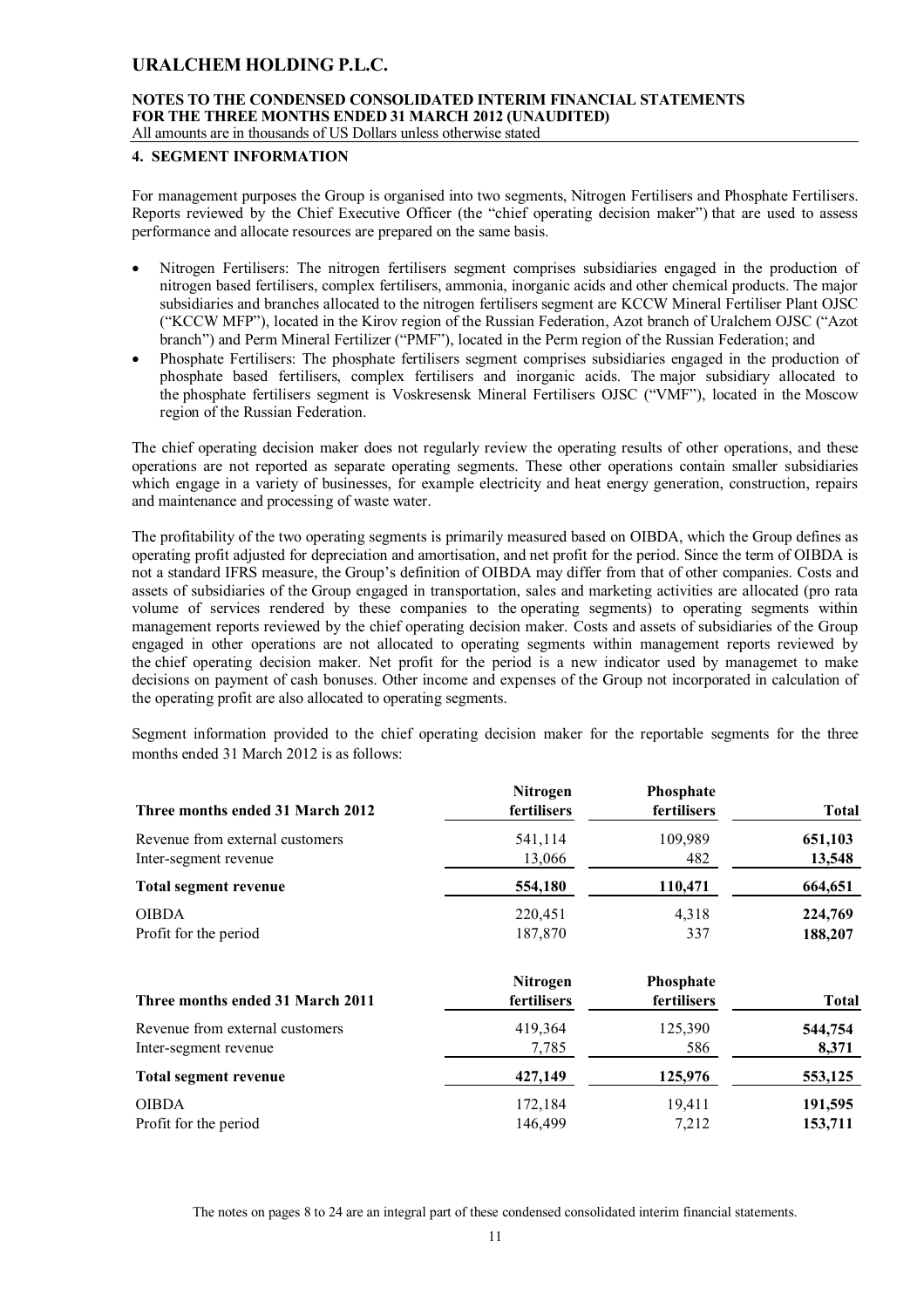### **NOTES TO THE CONDENSED CONSOLIDATED INTERIM FINANCIAL STATEMENTS FOR THE THREE MONTHS ENDED 31 MARCH 2012 (UNAUDITED)**

All amounts are in thousands of US Dollars unless otherwise stated

The total reportable segment OIBDA is reconciled to consolidated profit before tax as follows:

| Three months ended 31 March 2012                                                                                            | <b>Nitrogen</b><br>fertilisers | Phosphate<br>fertilisers | <b>Total</b>                                 |
|-----------------------------------------------------------------------------------------------------------------------------|--------------------------------|--------------------------|----------------------------------------------|
| Segment profit for the period<br>Segment depreciation and amortisation<br>Segment income tax expense<br>Less segment income | 187,870<br>23,791<br>19,165    | 337<br>3,854<br>884      | 188,207<br>27,645<br>20,049                  |
| from financing activities                                                                                                   | (10, 375)                      | (757)                    | (11, 132)                                    |
| Segment OIBDA                                                                                                               | 220,451                        | 4,318                    | 224,769                                      |
| <b>Unallocated operating activity</b>                                                                                       |                                |                          |                                              |
| Depreciation and amortisation<br>Corporate overheads<br>Other<br>Inter-segment operations                                   |                                |                          | (28, 833)<br>(16, 120)<br>(14,799)<br>12,885 |
| Group operating profit                                                                                                      |                                |                          | 177,902                                      |
| Interest income<br>Interest expense<br>Gain from change in fair value                                                       |                                |                          | 9,384<br>(21, 258)                           |
| of previously held interest<br>Share of loss of associates<br>Foreign exchange gain                                         |                                |                          | 153,458<br>(160)                             |
| from financing activities                                                                                                   |                                |                          | 72,120                                       |
| Group profit before tax                                                                                                     |                                |                          | 391,446                                      |
| Group income tax expense                                                                                                    |                                |                          | (37,292)                                     |
| Group profit for the period                                                                                                 |                                |                          | 354,154                                      |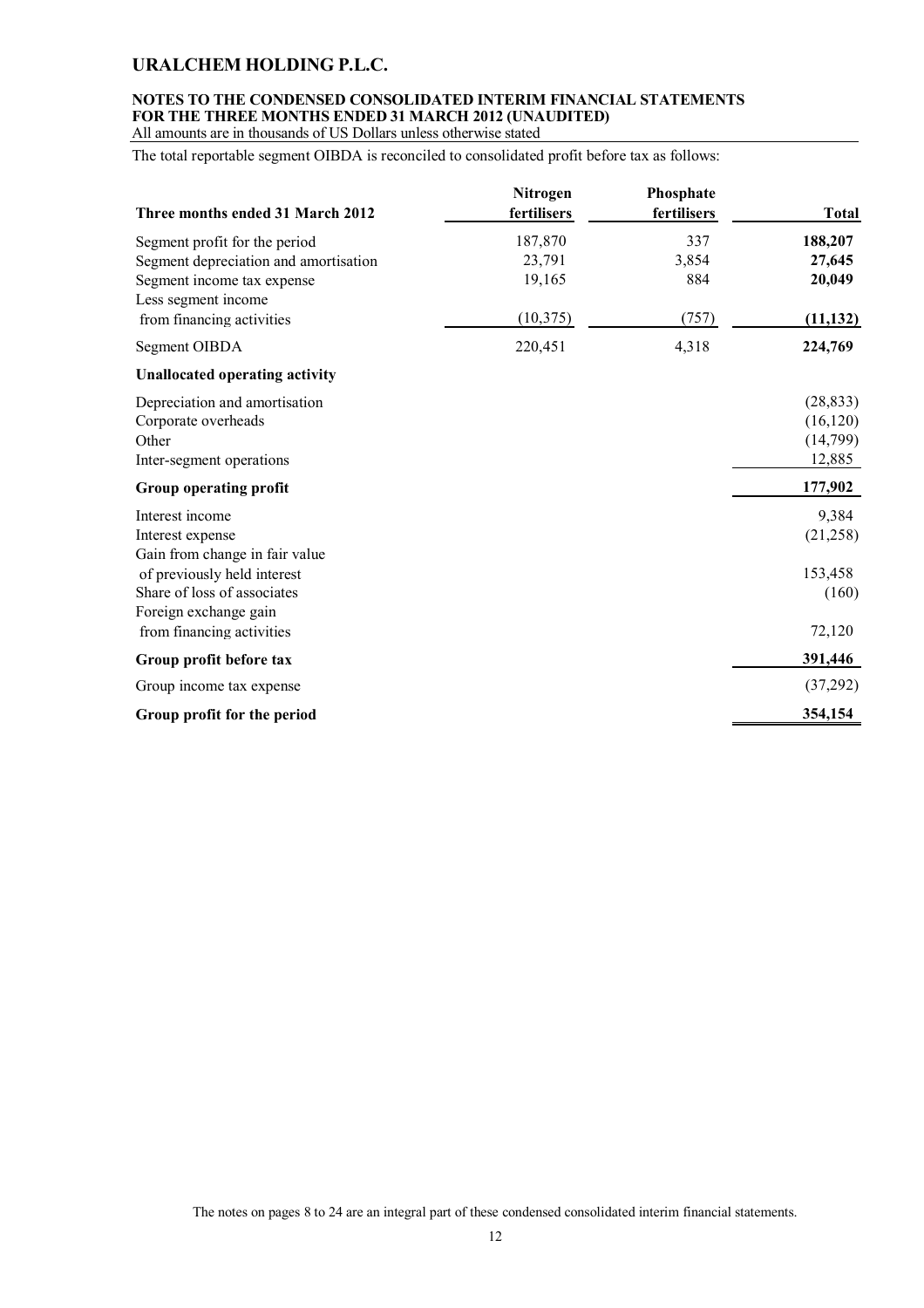### **NOTES TO THE CONDENSED CONSOLIDATED INTERIM FINANCIAL STATEMENTS FOR THE THREE MONTHS ENDED 31 MARCH 2012 (UNAUDITED)**

All amounts are in thousands of US Dollars unless otherwise stated

| Three months ended 31 March 2011                                                                     | Nitrogen<br>fertilisers     | Phosphate<br>fertilisers | <b>Total</b>                               |
|------------------------------------------------------------------------------------------------------|-----------------------------|--------------------------|--------------------------------------------|
| Segment profit for the period<br>Segment depreciation and amortisation<br>Segment income tax expense | 146,499<br>13,759<br>23,923 | 7,212<br>10,637<br>1,579 | 153,711<br>24,396<br>25,502                |
| Less segment income<br>from financing activities                                                     | (11, 997)                   | (17)                     | (12, 014)                                  |
| Segment OIBDA                                                                                        | 172,184                     | 19,411                   | 191,595                                    |
| <b>Unallocated operating activity</b>                                                                |                             |                          |                                            |
| Depreciation and amortisation<br>Corporate overheads<br>Other<br>Inter-segment operations            |                             |                          | (25,601)<br>(16, 159)<br>(3,641)<br>13,787 |
| Group operating profit                                                                               |                             |                          | 159,981                                    |
| Interest income<br>Interest expense<br>Share of profit of associates<br>Foreign exchange gain        |                             |                          | 989<br>(33,263)<br>12,760                  |
| from financing activities                                                                            |                             |                          | 72,477                                     |
| Group profit before tax                                                                              |                             |                          | 212,944                                    |
| Group income tax expense                                                                             |                             |                          | (39,090)                                   |
| Group profit for the period                                                                          |                             |                          | 173,854                                    |

The revenue from external parties reported to the chief operating decision maker is measured in a manner consistent with that in the income statement.

Total reportable segment assets are as follows:

| Total segment assets as at: | <b>Nitrogen</b><br><b>fertilisers</b> | <b>Phosphate</b><br><b>fertilisers</b> | Total     |
|-----------------------------|---------------------------------------|----------------------------------------|-----------|
| <b>31 March 2012</b>        | 1,189,890                             | 349,087                                | 1,538,977 |
| 31 December 2011            | 937.650                               | 329.641                                | 1,267,291 |

The amounts provided to the chief operating decision maker with respect to total assets are measured in a manner consistent with that in the financial statements. These assets are allocated based on the operations of the segment.

Investments in shares (classified as available-for-sale financial assets or investments in associates) held by the Group are not considered to be segment assets but are rather managed at the corporate headquarters by the strategic investment function.

Non-current assets other than financial instruments and deferred tax assets are located primarily in the Russian Federation, the location of the Group's major production facilities. The total of these non-current assets located in other countries, including Cyprus, are not significant.

Information about the revenue from sales to external customers attributed to individual countries is not available as the cost to develop it would be excessive. Therefore this information is not disclosed in these condensed consolidated interim financial statements.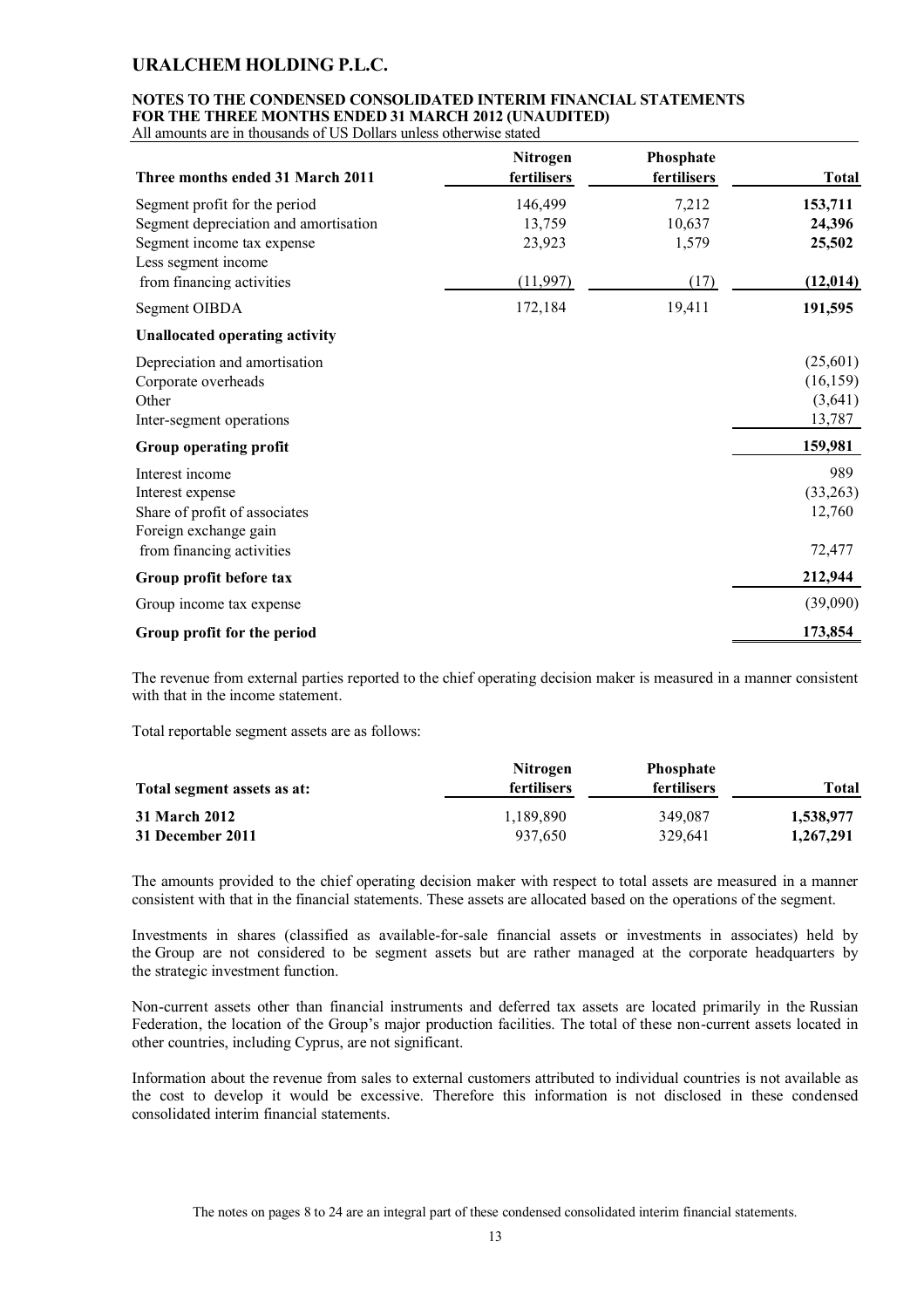### **NOTES TO THE CONDENSED CONSOLIDATED INTERIM FINANCIAL STATEMENTS FOR THE THREE MONTHS ENDED 31 MARCH 2012 (UNAUDITED)**

# All amounts are in thousands of US Dollars unless otherwise stated

### **5. SALES OF GOODS**

| Three months ended 31 March 2012 | <b>Total</b> | <b>Export</b> | <b>Russian</b><br>Federation | <b>Other CIS</b><br>countries |
|----------------------------------|--------------|---------------|------------------------------|-------------------------------|
| Mineral fertilisers              |              |               |                              |                               |
| Nitrogen based fertilisers       | 364,063      | 243,875       | 93,331                       | 26,857                        |
| Phosphate based fertilisers      | 95,382       | 53,357        | 18,543                       | 23,482                        |
| Complex fertilisers              | 61,501       | 50,611        | 4,316                        | 6,574                         |
| Ammonia                          | 84,120       | 63,030        | 18,498                       | 2,592                         |
| Explosive grade ammonium nitrate | 23,884       | 3,629         | 17,996                       | 2,259                         |
| Inorganic acids                  | 8,248        |               | 8,108                        | 140                           |
| Other chemical products          | 13,905       | 4,401         | 9,421                        | 83                            |
| <b>Total</b>                     | 651,103      | 418,903       | 170,213                      | 61,987                        |
| Three months ended 31 March 2011 |              |               |                              |                               |
| Mineral fertilisers              |              |               |                              |                               |
| Nitrogen based fertilisers       | 266,615      | 139,334       | 82,649                       | 44,632                        |
| Phosphate based fertilisers      | 114,373      | 80,898        | 8,012                        | 25,463                        |
| Complex fertilisers              | 76,011       | 67,449        | 5,319                        | 3,243                         |
| Ammonia                          | 51,119       | 42,292        | 6,154                        | 2,673                         |
| Explosive grade ammonium nitrate | 18,228       | 1,928         | 14,742                       | 1,558                         |
| Inorganic acids                  | 7,302        |               | 7,297                        | 5                             |
| Other chemical products          | 11,106       | 1,578         | 9,272                        | 256                           |
| <b>Total</b>                     | 544,754      | 333,479       | 133,445                      | 77,830                        |

### **6. COST OF SALES**

|                                     | Three months ended | Three months ended |
|-------------------------------------|--------------------|--------------------|
|                                     | 31 March 2012      | 31 March 2011      |
| Raw materials, including:           |                    |                    |
| Natural gas                         | 92,399             | 75,701             |
| Apatite                             | 40,789             | 37,777             |
| Potassium chloride                  | 8,341              | 4,617              |
| Sulphur                             | 6,972              | 5,926              |
| Other raw materials                 | 15,423             | 10,737             |
| Energy and utilities                | 34,813             | 38,066             |
| Wages and salaries                  | 23,208             | 18,853             |
| Depreciation                        | 20,963             | 19,852             |
| Social taxes                        | 6,689              | 6,130              |
| Repairs and maintenance             | 1,026              | 1,050              |
| Decrease in inventory balance of    |                    |                    |
| work in-progress and finished goods | 41,741             | 25,979             |
| Other                               | 5,075              | 5,157              |
| <b>Total</b>                        | 297,439            | 249,845            |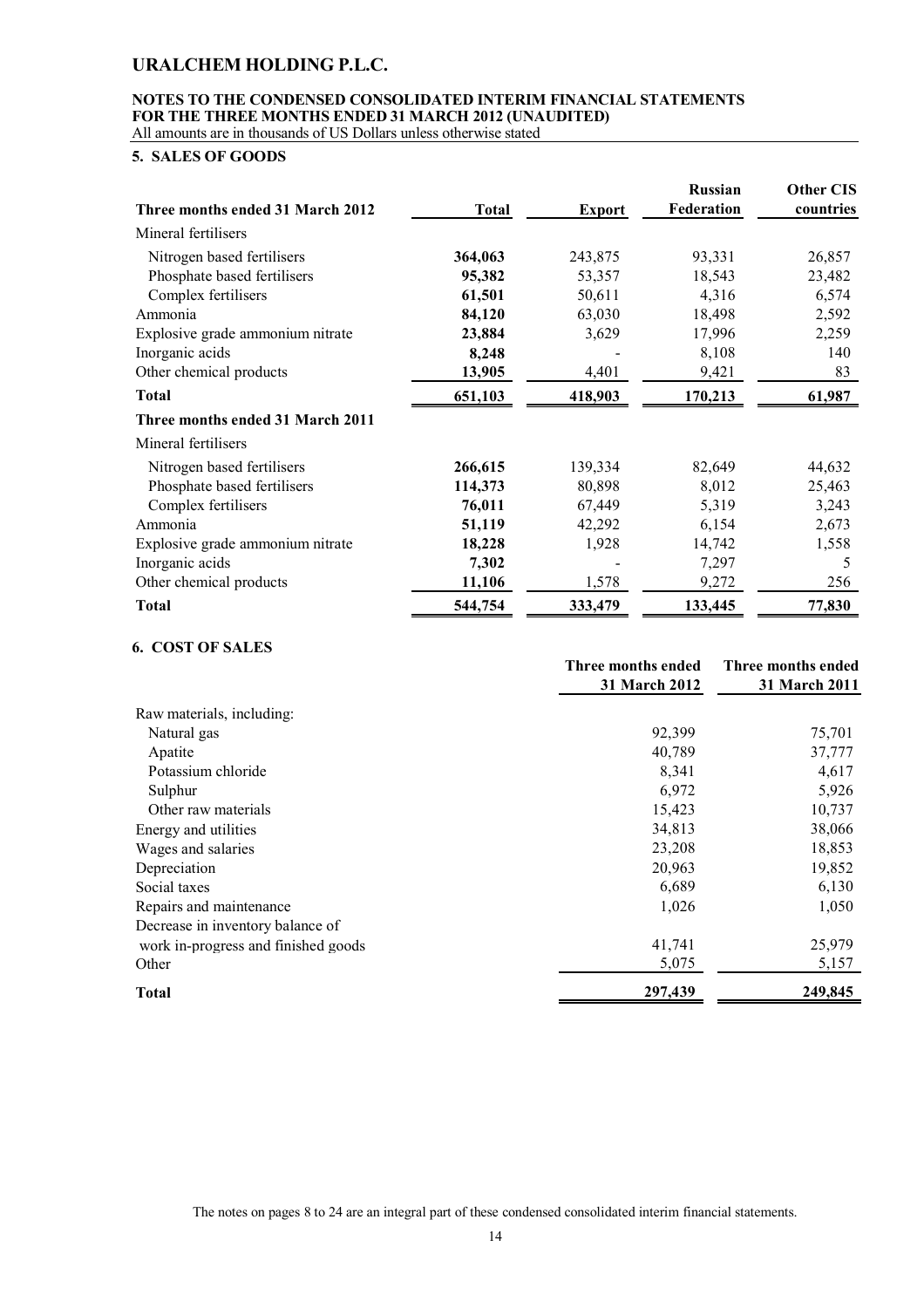### **NOTES TO THE CONDENSED CONSOLIDATED INTERIM FINANCIAL STATEMENTS FOR THE THREE MONTHS ENDED 31 MARCH 2012 (UNAUDITED)**

All amounts are in thousands of US Dollars unless otherwise stated

### **7. SELLING AND DISTRIBUTION EXPENSES**

|                               | Three months ended<br><b>31 March 2012</b> | Three months ended<br><b>31 March 2011</b> |
|-------------------------------|--------------------------------------------|--------------------------------------------|
| Transportation, including:    |                                            |                                            |
| Railway tariff                | 70,100                                     | 60,101                                     |
| Freight and transshipment     | 38,020                                     | 27,793                                     |
| Rail cars rent expenses       | 10,340                                     | 10,156                                     |
| Other transportation expenses | 4,306                                      | 3,900                                      |
| Wages and salaries            | 5,544                                      | 4,597                                      |
| Depreciation                  | 4,069                                      | 3,116                                      |
| Advertising and marketing     | 2,043                                      | 1,853                                      |
| Social taxes                  | 1,444                                      | 667                                        |
| Commissions and agent fees    | 1,363                                      | 194                                        |
| Customs clearance charges     | 853                                        | 686                                        |
| Other                         | 7,237                                      | 5,836                                      |
| <b>Total</b>                  | 145,319                                    | 118,899                                    |

### **8. GENERAL AND ADMINISTRATIVE EXPENSES**

|                                      | Three months ended<br>31 March 2012 | Three months ended<br>31 March 2011 |
|--------------------------------------|-------------------------------------|-------------------------------------|
| Wages and salaries                   | 16,248                              | 15,707                              |
| Social taxes                         | 3,683                               | 3,196                               |
| Depreciation                         | 2,636                               | 1,802                               |
| Audit, legal and consulting services | 1,825                               | 1,215                               |
| Fines and penalties                  | 1,371                               | 992                                 |
| Security                             | 918                                 | 758                                 |
| Rent                                 | 791                                 | 827                                 |
| Bank charges                         | 469                                 | 290                                 |
| Other                                | 5,546                               | 5,020                               |
| <b>Total</b>                         | 33,487                              | 29,807                              |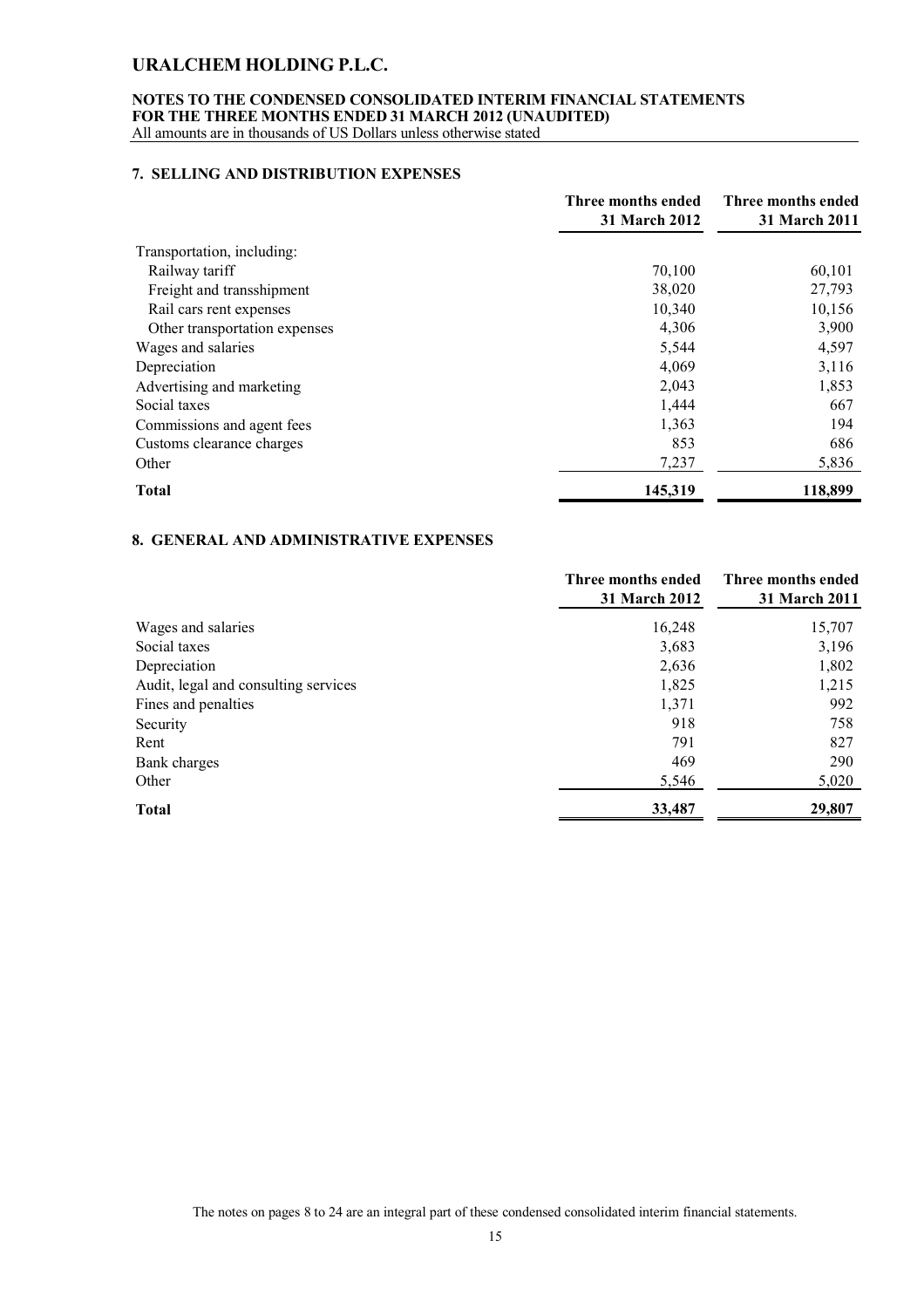#### **NOTES TO THE CONDENSED CONSOLIDATED INTERIM FINANCIAL STATEMENTS FOR THE THREE MONTHS ENDED 31 MARCH 2012 (UNAUDITED)** All amounts are in thousands of US Dollars unless otherwise stated

### **9. PROPERTY, PLANT AND EQUIPMENT**

|                                                |                  | Machinery, |           |              |              |
|------------------------------------------------|------------------|------------|-----------|--------------|--------------|
|                                                | <b>Buildings</b> | equipment  |           |              |              |
|                                                | and              | and        |           | Construction |              |
|                                                | structures       | transport  | Other     | in progress  | <b>Total</b> |
| Cost                                           |                  |            |           |              |              |
| <b>Balance at 1 January 2011</b>               | 302,522          | 523,515    | 31,222    | 81,719       | 938,978      |
| Additions                                      | 1,799            | 2,818      | 258       | 4,535        | 9,410        |
| Transfers                                      | (23)             | 501        | 248       | (726)        |              |
| Disposals                                      | (533)            | (1, 565)   | (3,185)   | 220          | (5,063)      |
| Effect of translation to                       |                  |            |           |              |              |
| presentation currency                          | 20,289           | 37,669     | 3,947     | 5,882        | 67,787       |
| <b>Balance at 31 March 2011</b>                | 324,054          | 562,938    | 32,490    | 91,630       | 1,011,112    |
| <b>Balance at 1 January 2012</b>               | 293,259          | 553,768    | 24,209    | 109,408      | 980,644      |
| Additions                                      | 1,515            | 8,675      | 387       | 21,888       | 32,465       |
| Acquisitions through business                  |                  |            |           |              |              |
| combinations                                   | 54,388           | 171,204    | 13,489    | 1,516        | 240,597      |
| Transfers                                      | 849              | 3,160      | (634)     | (3,375)      |              |
| Disposals                                      | (885)            | (7,905)    | (343)     | (1,089)      | (10, 222)    |
| Effect of translation to                       |                  |            |           |              |              |
| presentation currency                          | 34,042           | 71,019     | 3,667     | 11,405       | 120,133      |
| <b>Balance at 31 March 2012</b>                | 383,168          | 799,921    | 40,775    | 139,753      | 1,363,617    |
| Accumulated depreciation and impairment losses |                  |            |           |              |              |
| <b>Balance at 1 January 2011</b>               | (78, 971)        | (213, 720) | (8,214)   |              | (300, 905)   |
| Charge for the period                          | (6,955)          | (16, 866)  | (949)     |              | (24,770)     |
| Disposals                                      | 77               | 1,424      | 557       |              | 2,058        |
| Effect of translation to                       |                  |            |           |              |              |
| presentation currency                          | (5,899)          | (15,996)   | (904)     |              | (22,799)     |
| <b>Balance at 31 March 2011</b>                | (91, 748)        | (245, 158) | (9,510)   |              | (346, 416)   |
| <b>Balance at 1 January 2012</b>               | (96, 484)        | (254, 499) | (10, 467) |              | (361, 450)   |
| Charge for the period                          | (3,788)          | (23,210)   | (670)     |              | (27, 668)    |
| Disposals                                      | 117              | 1,967      | 137       |              | 2,221        |
| Effect of translation to                       |                  |            |           |              |              |
| presentation currency                          | (9, 553)         | (25, 554)  | (1,040)   |              | (36, 147)    |
| <b>Balance at 31 March 2012</b>                | (109, 708)       | (301, 296) | (12,040)  |              | (423, 044)   |
| <b>Carrying value</b>                          |                  |            |           |              |              |
| At 31 March 2011                               | 232,306          | 317,780    | 22,980    | 91,630       | 664,696      |
| At 31 March 2012                               | 273,460          | 498,625    | 28,735    | 139,753      | 940,573      |

As at 31 March 2012, property, plant and equipment included advances paid for acquisition of the property, plant and equipment in the amount of USD 14,453 thousand (31 December 2011: USD 10,579 thousand).

The Group leases certain items of machinery, equipment and transport under a number of finance lease agreements with third parties. As at 31 March 2012, the net book value of leased machinery, equipment and transport was USD 52,470 thousand (31 December 2011: USD 49,331 thousand).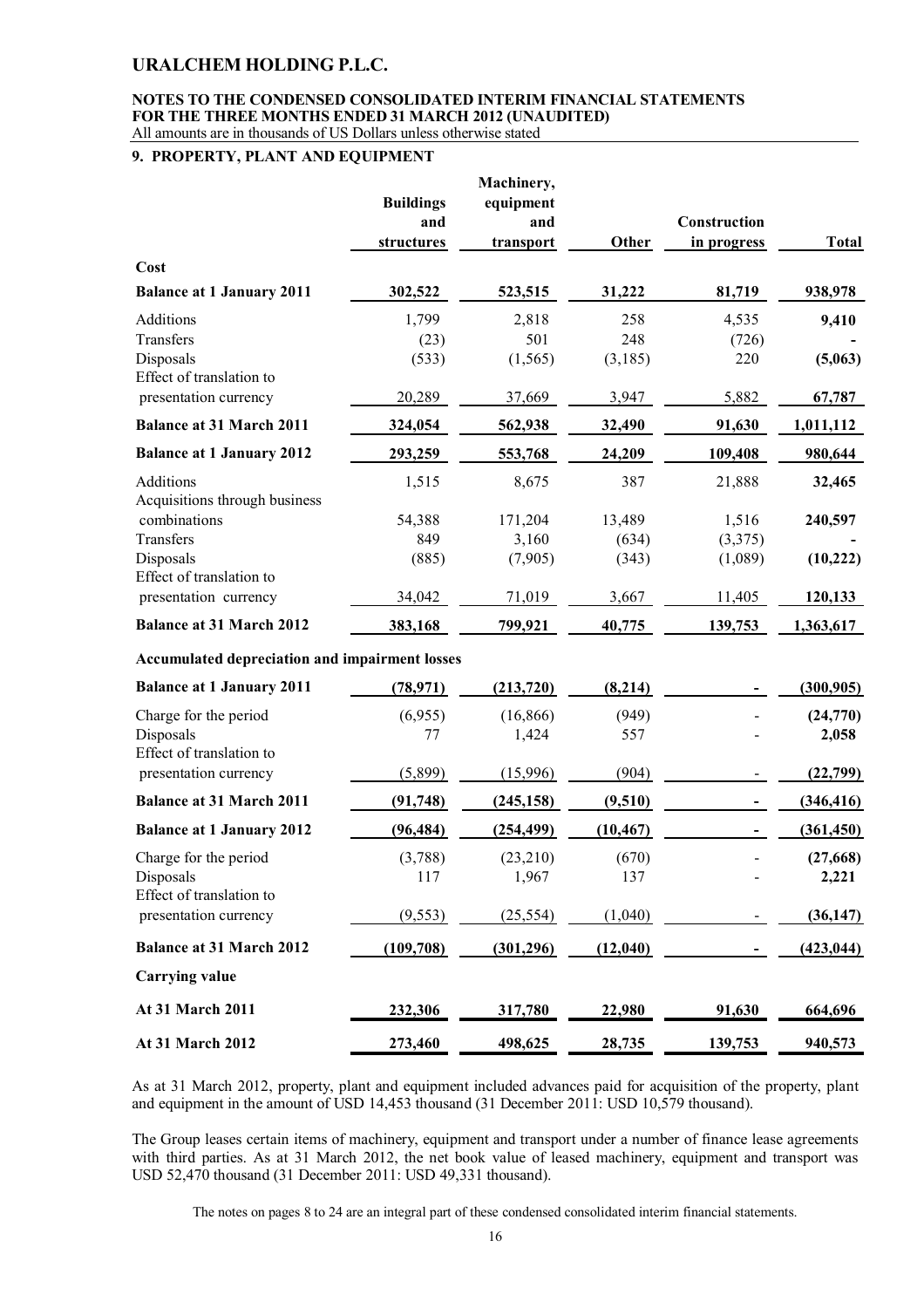### **NOTES TO THE CONDENSED CONSOLIDATED INTERIM FINANCIAL STATEMENTS FOR THE THREE MONTHS ENDED 31 MARCH 2012 (UNAUDITED)**

All amounts are in thousands of US Dollars unless otherwise stated

### **Assets pledged as collateral**

The carrying values of property, plant and equipment pledged to secure loans and borrowings granted to the Group were as follows (refer to note 12):

| 31 March 2012 | 31 December 2011 |
|---------------|------------------|
| 91,536        | 72,117           |
| 14,221        | 17,543           |
| 475           | 247              |
| 106,232       | 89,907           |
|               |                  |

### **10. GOODWILL**

| Cost                                                                                                                                                                                  | 31 March 2012        | 31 December 2011   |
|---------------------------------------------------------------------------------------------------------------------------------------------------------------------------------------|----------------------|--------------------|
| Balance at the beginning of the period                                                                                                                                                | 195,573              | 207,121            |
| Additional amounts recognised from business<br>combinations occurring during the period<br>Derecognised on disposal of subsidiaries<br>Effect of translation to presentation currency | 253,193<br>28,784    | (493)<br>(11, 055) |
| Balance at the end of the period                                                                                                                                                      | 477,550              | 195,573            |
| <b>Accumulated impairment losses</b>                                                                                                                                                  |                      |                    |
| Balance at the beginning of the period<br>Effect of translation to presentation currency                                                                                              | (36, 721)<br>(3,591) | (38, 792)<br>2,071 |
| Balance at the end of the period                                                                                                                                                      | (40,312)             | (36, 721)          |
| <b>Carrying amount</b>                                                                                                                                                                |                      |                    |
| At the beginning of the period                                                                                                                                                        | 158,852              | 168,329            |
| At the end of the period                                                                                                                                                              | 437,238              | 158,852            |
| Allocation of goodwill to cash-generating units                                                                                                                                       |                      |                    |

The carrying amount of goodwill was allocated to the following cash-generating units:

|                       | 31 March 2012 | 31 December 2011 |
|-----------------------|---------------|------------------|
| Phosphate Fertilisers | 79,173        | 72,121           |
| Nitrogen Fertilisers  | 357,929       | 86,608           |
| Other                 | 136           | 123              |
| <b>Total</b>          | 437,238       | 158,852          |
|                       |               |                  |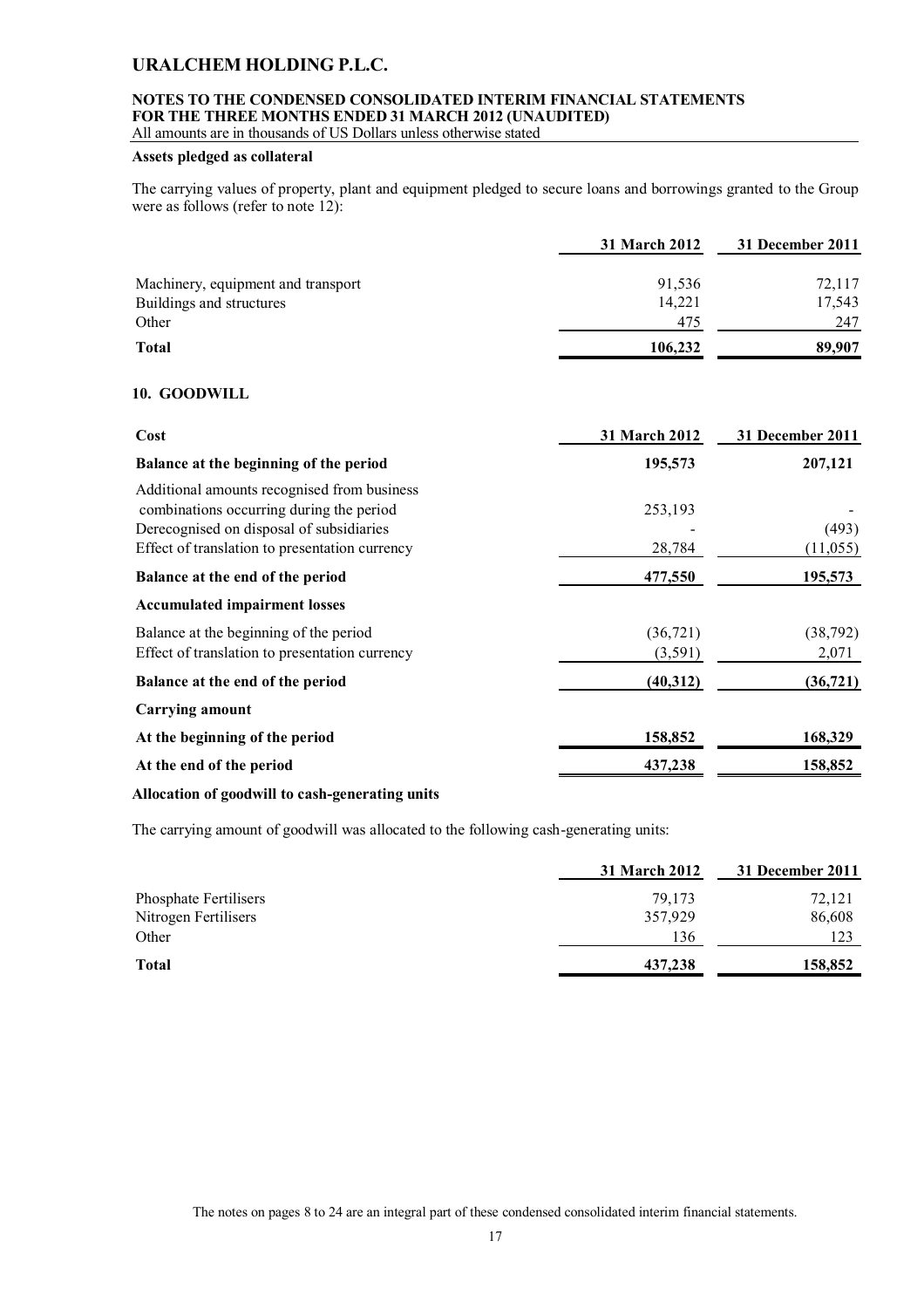### **NOTES TO THE CONDENSED CONSOLIDATED INTERIM FINANCIAL STATEMENTS FOR THE THREE MONTHS ENDED 31 MARCH 2012 (UNAUDITED)**

All amounts are in thousands of US Dollars unless otherwise stated

#### **Annual test for impairment**

For the purpose of impairment testing, the recoverable amount of the relevant cash-generating unit was assessed by reference to value in use. These calculations use pre-tax cash flow projections based on budgets approved by the Group and covering a five-year period. Cash flows beyond the five-year period are extrapolated by using the expected forecasts stated below. The key assumptions used by management for value in use determination are as follows:

|                               | <b>31 March 2012</b> | 31 December 2011 |
|-------------------------------|----------------------|------------------|
| Gross margin                  | $22.0\% - 49.0\%$    | 22.0%-49.0%      |
| Growth rate                   | $3.0\%$              | $3.0\%$          |
| Discount rate                 | 12.0%                | 12.0%            |
| Raw materials price inflation | $3 - 6\%$            | $3 - 6\%$        |
| Exchange rate (RUR to 1 USD)  | 30                   | 31               |

These assumptions have been used for analysis of each cash-generating unit within the Group's nitrogen and phosphate fertilisers segments.

Management determined budgeted gross margin based on past performance and its expectation of the current market development. The gross margin and raw material price inflation ranges relate to a variety of products produced and raw materials consumed by the cash-generating unit, respectively. The weighted average growth rates used are consistent with the forecast included in industry reports.

#### **11. INVENTORIES**

|                                                                   | <b>31 March 2012</b> | 31 December 2011 |
|-------------------------------------------------------------------|----------------------|------------------|
| Inventories expected to be recovered after<br>twelve months       |                      |                  |
| Catalytic agents                                                  | 28,232               | 28,021           |
| Other inventories                                                 | 2,271                | 2,729            |
|                                                                   | 30,503               | 30,750           |
| Inventories expected to be recovered in<br>the next twelve months |                      |                  |
| Raw materials, net of allowance for obsolescence                  | 71,800               | 51,748           |
| Finished goods                                                    | 36,437               | 52,024           |
| Work in-progress                                                  | 7,247                | 7,269            |
| Goods for resale                                                  | 748                  | 2,010            |
|                                                                   | 116,232              | 113,051          |
| <b>Total</b>                                                      | 146,735              | 143,801          |

During the three months ended 31 March 2012, the Group recognised a write down of USD 2,064 thousand to reduce the carrying amount of inventories to net realisable value (year ended 31 December 2011: USD 3,311 thousand). At 31 March 2012, inventories in the amount of USD 5,649 thousand were stated at net realisable value (31 December 2011: USD 64,263 thousand).

At 31 March 2012, raw materials were presented net of allowance for obsolescence of USD 3,754 thousand (31 December 2011: USD 4,206 thousand). During the three months ended 31 March 2012, the Group recognised USD 96 thousand (three months ended 31 March 2011: USD 706 thousand) and released USD 555 thousand (three months ended 31 March 2011: USD 434 thousand) of allowance for obsolescence of raw materials.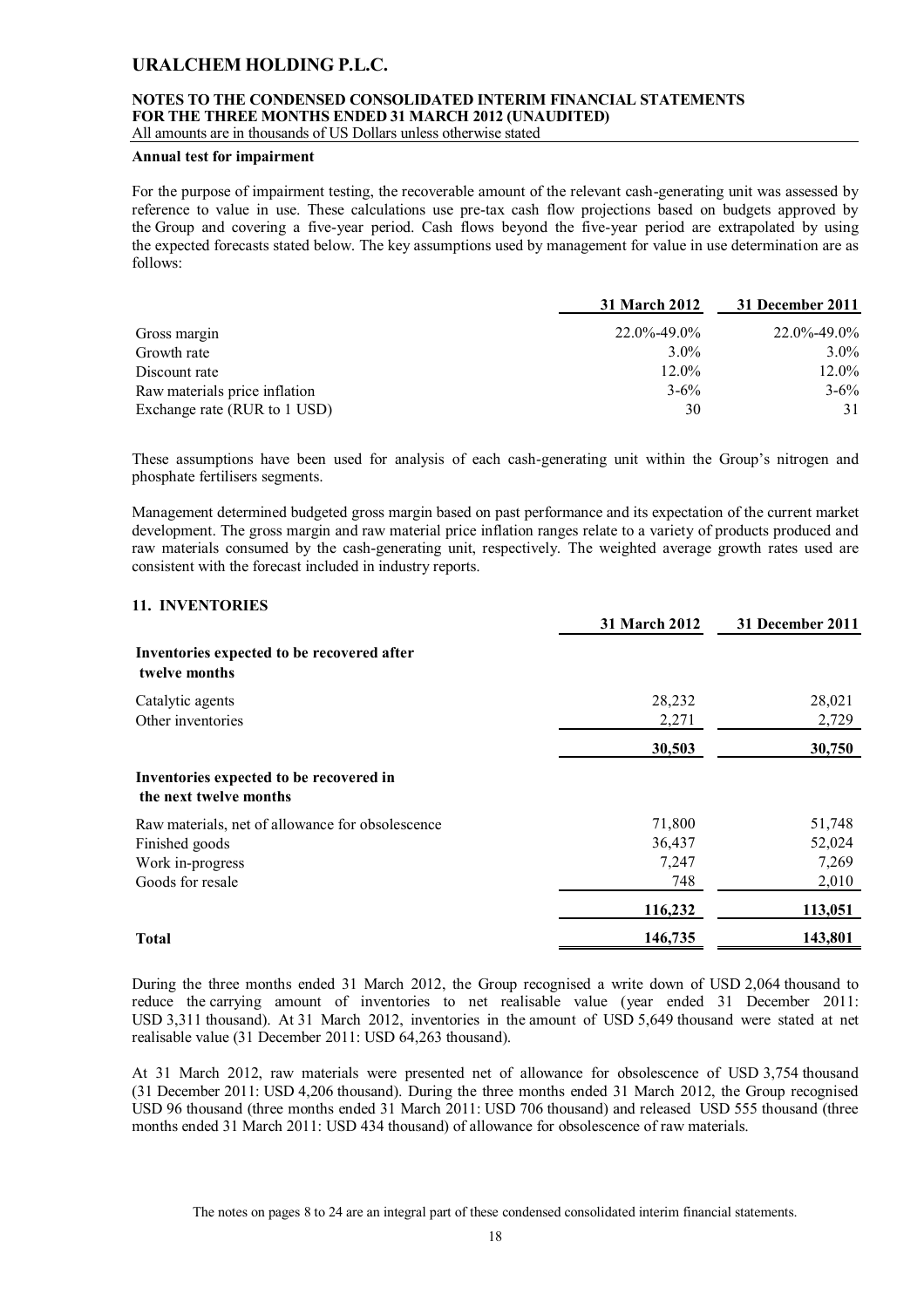### **NOTES TO THE CONDENSED CONSOLIDATED INTERIM FINANCIAL STATEMENTS FOR THE THREE MONTHS ENDED 31 MARCH 2012 (UNAUDITED)**

All amounts are in thousands of US Dollars unless otherwise stated

Certain inventories were pledged to secure bank loans and borrowings granted to the Group, as follows:

|                                                                | 31 March 2012 | 31 December 2011 |
|----------------------------------------------------------------|---------------|------------------|
| Carrying value of pledged inventories<br>(refer to note $12$ ) | -             | 6.611            |

### **12. LOANS AND BORROWINGS**

|                                                                                             | 31 March 2012 | 31 December 2011 |
|---------------------------------------------------------------------------------------------|---------------|------------------|
| Loans denominated in USD                                                                    | 904,264       | 949,512          |
| Loans denominated in RUR                                                                    | 198,407       | 180,731          |
| Loans denominated in EUR                                                                    | 7,225         |                  |
| <b>Total</b>                                                                                | 1,109,896     | 1,130,243        |
| Less: current portion repayable within twelve<br>months and shown under current liabilities | (303, 922)    | (338, 275)       |
| Long-term portion of loans and borrowings                                                   | 805,974       | 791,968          |

#### **Loans denominated in USD**

In January 2012, the Group reached an agreement with UniCredit Bank to extend the repayment of short-term loans in the amount of USD 108,750 thousand from May 2012 to June 2012.

In March 2012, the Group obtained a new credit facility from Raiffeisen Bank in the amount of USD 57,000 thousand which bears an annual interest rate linked to Libor 1m+5.0% and which matures in June 2013. In April 2012 the Group reached an agreement to increase this facility up to USD 80,000 thousand. The annual interest rate for the extra credit facility was sett at Libor 1m+5.25%.

The loans denominated in USD had a weighted average annual interest rate of 5.2% during the three months ended 31 March 2012 (during the year ended 31 December 2011: 5.9%) and included the following borrowings:

- USD 113 thousand  $(31$  December 2011: USD 2.738 thousand) at a fixed rate of  $6.2\%$   $(31$  December 2011: 2011: varied from 6.2% to 9.0%) per annum; and
- USD 904,151 thousand (31 December 2011 946,774 thousand) at floating rates linked to Libor varying from 4.5%to 6.0% (31 December 2011: linked to Libor 1m and Libor 3m, varying from 4.4% to 6.0%) per annum.

The loans denominated in USD are due in the years 2012 to 2016. As at 31 March 2012, USD-denominated loans in the amount of USD 610,130 thousand (2011: USD 684,562 thousand) were secured by 49.0% of UralChem OJSC's shares (2011: 49.0%) and certain fixed assets (refer to note 9).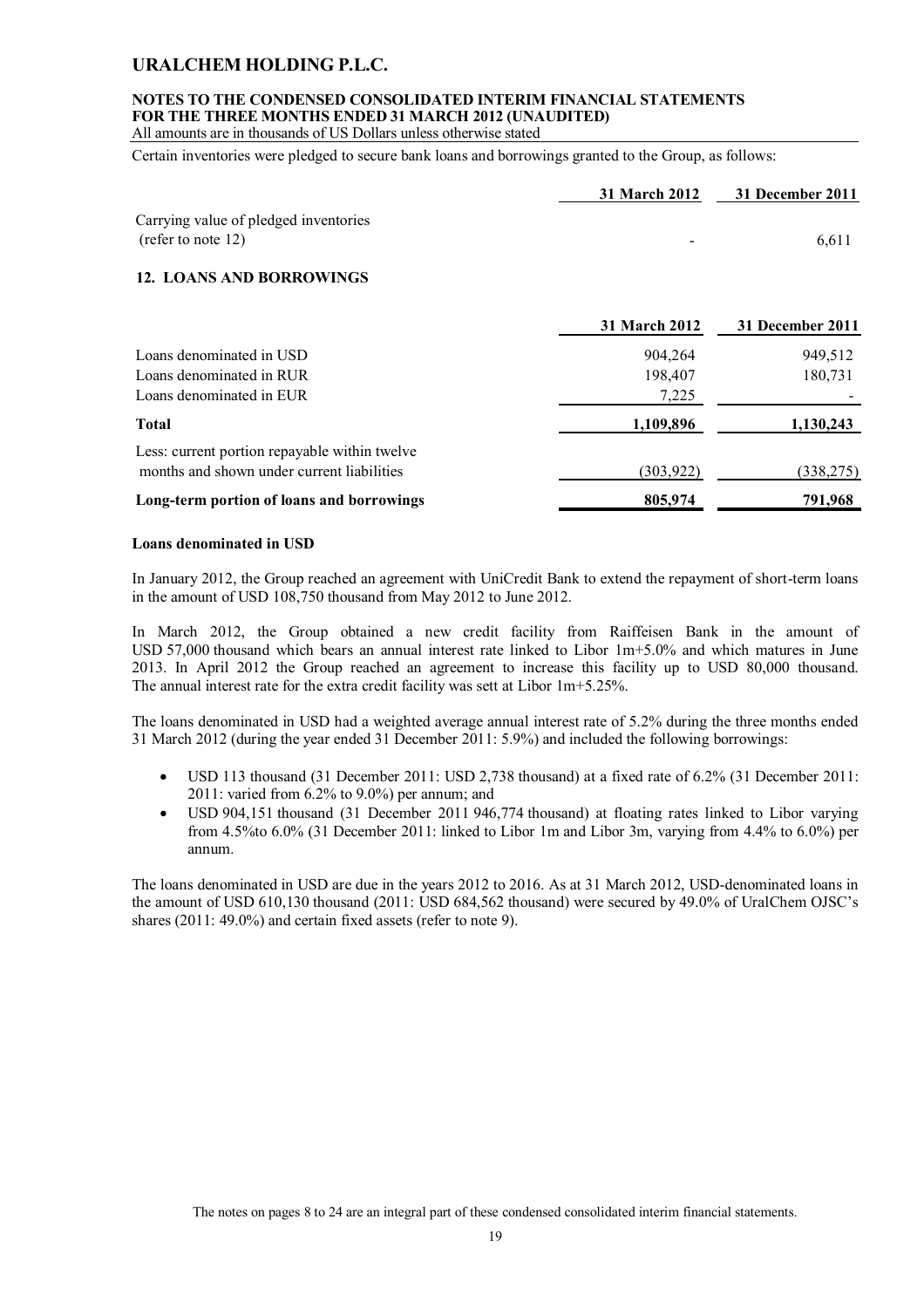### **NOTES TO THE CONDENSED CONSOLIDATED INTERIM FINANCIAL STATEMENTS FOR THE THREE MONTHS ENDED 31 MARCH 2012 (UNAUDITED)**

All amounts are in thousands of US Dollars unless otherwise stated

#### **Loans denominated in RUR**

Loans denominated in RUR consist of a loan of USD 164,273 thousand (2011: USD 149,639 thousand) that bears interest at a fixed rate of 9.0% (2011: 9.0%) per annum and is repayable in quarterly instalments starting from 20 June 2012 with the final instalment due on 24 June 2013 and other loans of USD 34,134 thousand (2011: USD 31,093 thousand) that bear interest at floating rate linked to MosPrime  $3m + 3.9%$  (2011: MosPrime  $3m +$ 3.9%) per annum and are due in June 2013.

The loans are secured by 100.0% of UralChem OJSC's shares (2011: 100.0%), 74.8% of VMF's shares (2011: 74.8%), 96.8% of KCCW MFP's shares (2011: 96.8%) and 44.3% of PMF's shares (2011: 44.3%) held by the Group and certain fixed assets (refer to note 9).

### **Loans denominated in EUR**

In September 2011 Group reached an agreement with Swedbank to obtain a credit line in the amount of USD 41,187 thousand which matures in September 2020 and which was not drawdown as at 31 December 2011. As at 31 March 2012 USD 7,225 thousand of this credit facility was withdrawn**.** The annual interest rate on this facility is settled at Euribor 3m rate  $+3.4\%$  per annum.

Total loans and borrowings were repayable as follows:

|                                                       | <b>31 March 2012</b> | 31 December 2011 |
|-------------------------------------------------------|----------------------|------------------|
| Due within three months                               | 179,455              | 156,083          |
| Due from three to six months                          | 35,461               | 116,423          |
| Due from six to twelve months                         | 89,006               | 65,769           |
| Total current portion repayable within twelve months  | 303,922              | 338,275          |
| Due in the second year                                | 235,503              | 168,712          |
| Due in the third year                                 | 259,992              | 273,870          |
| Due in the fourth year                                | 175,914              | 174,693          |
| Due in the fifth year                                 | 131,469              | 174,693          |
| Due thereafter                                        | 3,096                |                  |
| <b>Total long-term portion of loansand borrowings</b> | 805,974              | 791,968          |

The Group's bank loans are subject to the restrictive covenants, including but not limited to:

- set-up limits for the total amount of borrowings of certain Group subsidiaries;
- set-up limit for the Group total amount of loans and borrowings not exceeding USD 1,400,000 thousand;
- bank approval for any transfer of pledged property;
- set-up limits for the amount of cash collections of certain Group subsidiaries that have to be transferred to the accounts at defined banks;
- set-up limit for the annualised "net debt/EBITDA" ratio not exceeding 3.5; and
- set-up limits for disposal of assets with a carrying value of more than USD 3,410 thousand for OJSC Uralchem.

All loan agreements have acceleration clauses, allowing the creditors to request early repayment of outstanding amounts in case of non-compliance with these covenants.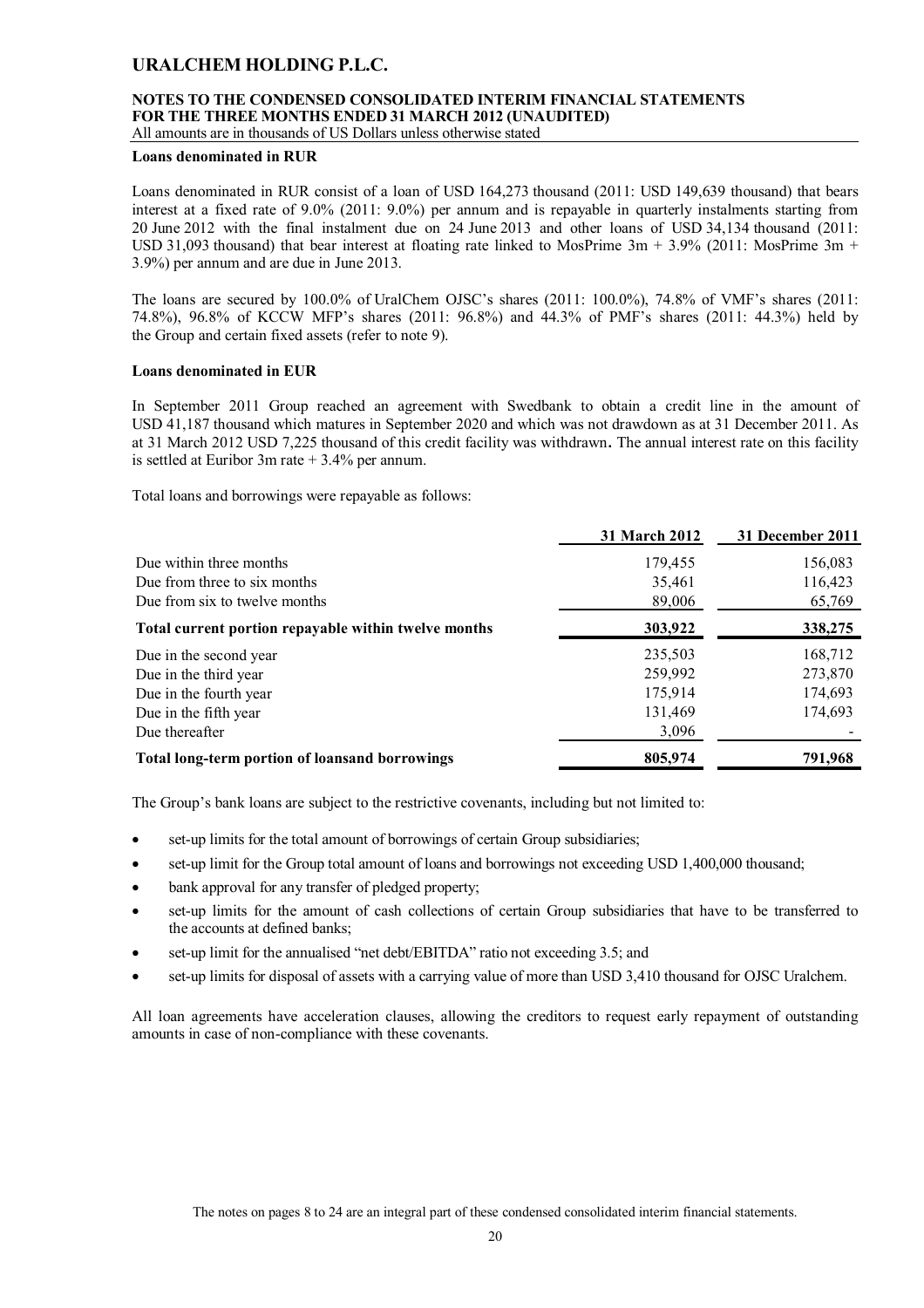### **NOTES TO THE CONDENSED CONSOLIDATED INTERIM FINANCIAL STATEMENTS FOR THE THREE MONTHS ENDED 31 MARCH 2012 (UNAUDITED)**

All amounts are in thousands of US Dollars unless otherwise stated

#### **13. RELATED PARTIES TRANSACTIONS AND OUTSTANDING BALANCES**

Related parties include shareholders, entities under common ownership and control with the Group and members of key management personnel. The Group enters into transactions with related parties in the ordinary course of business for the purchase and sale of goods and services and in relation to the provision of financing arrangements to and from its parent entity or entities under common ownership and control.

The Group had the following outstanding balances with related parties:

|                                                            | <b>31 March 2012</b> | 31 December 2011 |
|------------------------------------------------------------|----------------------|------------------|
| Parent company of the Group                                |                      |                  |
| Other receivables                                          | 17,478               |                  |
| Other financial assets                                     | 83,647               |                  |
| Loans and borrowings                                       |                      | (2,627)          |
| Other payables                                             |                      | (42, 634)        |
|                                                            |                      |                  |
| Entities under common ownership and control with the Group |                      |                  |

### Trade and other receivables 3,604 Advances paid and prepaid expenses 360 608 Promissory notes of related parties, at amortised cost 362 330 Trade and other payables (1,692) (1,754) Advances received (33) (92)

The Group entered into the following transactions with related parties:

|                                                            | Three months ended<br><b>31 March 2012</b> | Three months ended<br>31 March 2011 |
|------------------------------------------------------------|--------------------------------------------|-------------------------------------|
| Parent company of the Group                                |                                            |                                     |
| Interest income                                            | 335                                        | 904                                 |
| Interest expense                                           | (126)                                      | (752)                               |
| Entities under common ownership and control with the Group |                                            |                                     |
| Sales of goods and services                                | 12,721                                     | 14,474                              |
| Purchases of goods and services                            | (3,199)                                    | (2,693)                             |
| Interest income                                            |                                            | 40                                  |
| Other income                                               | (102)                                      | 67                                  |

### **Transactions with related parties**

#### *Sales and purchases of goods*

Sales of goods to related parties were made on market terms. Sales of services, which mainly consisted of sales of electricity and heat energy, were made at prices established by the Federal Utility Committee, a government regulator responsible for establishing and monitoring the prices on the utility market in the Russian Federation.

Purchases from related parties which primarily included purchases of raw materials for production of nitrogen fertilisers were made at market prices plus an insignificant premium of 1.0% to 2.0% as reimbursement for operating expenses of those entities.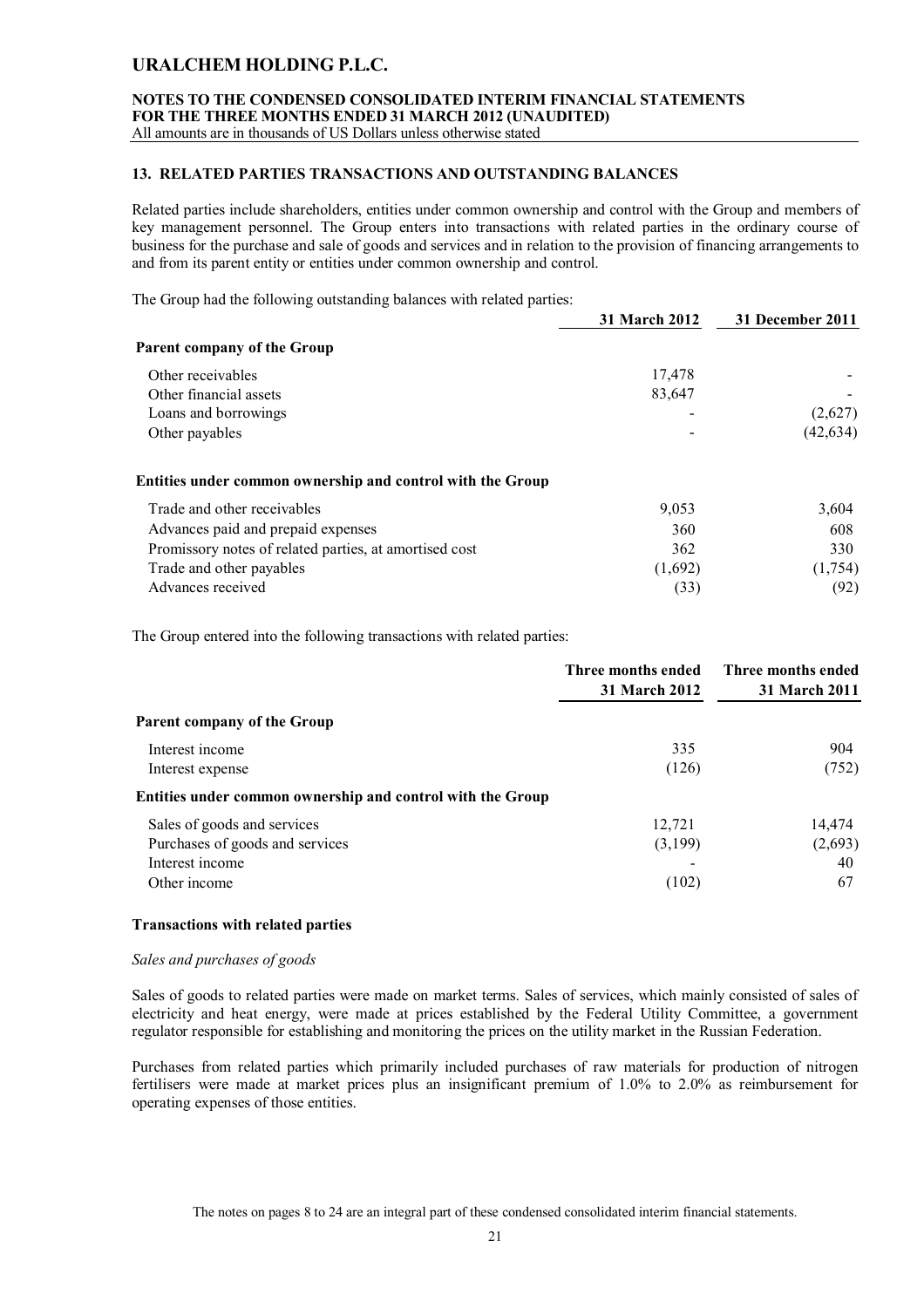### **NOTES TO THE CONDENSED CONSOLIDATED INTERIM FINANCIAL STATEMENTS FOR THE THREE MONTHS ENDED 31 MARCH 2012 (UNAUDITED)**

All amounts are in thousands of US Dollars unless otherwise stated

*Loans issued to related parties* 

The loans issued to related parties are primarily loans issued to the parent company of the Group.

As at 31 March 2012, loans issued to the parent company included an amount of USD 83,647 thousand denominated in USD (2011: nil). The loans bore interest at annual fixed rates from 6.8% to 6.9%.

#### **Compensation of key management personnel**

The compensation of key management personnel of the Group for the three months ended 31 March 2012 comprised salaries and cash bonuses in the amount of USD 3,211 thousand (three months ended 31 March 2011: USD 6,428 thousand), including social taxes in the amount of USD 391 thousand (three months ended 31 March 2011: USD 280 thousand).

### **14. COMMITMENTS AND CONTINGENCIES**

#### **Capital commitments**

As at 31 March 2012, the Group's contractual capital commitments for acquisition of property, plant and equipment amounted to USD 13,315 thousand (2011: USD 8,175 thousand).

#### **Operating leases: Group as a lessee**

The Group leases certain machinery, equipment and office premises. The respective lease agreements have an average life of one to five years with no renewal option at the end of the lease term.

Future minimum rental expenses under non-cancellable operating leases were as follows:

| 31 March 2012 | 31 December 2011 |
|---------------|------------------|
| 39,575        | 39,250           |
| 34.977        | 33,616           |
| 74,552        | 72,866           |
|               |                  |

#### **Litigation**

As at 31 March 2012, the Group has a number of claims with tax authority relating to non-payment of tax on intercompany dividends in the amount of USD 25,399 thousand, tax effect on loss incurred on liquidation of VMF's subsidiary in the amount of USD 2,552 thousand and tax effect on loss from derivative financial instruments in the amount of USD 3,731 thousand. Management believes that the unfavorable outcome of the case is unlikely.

### **Taxation contingencies in the Russian Federation**

The Russian Federation currently has a number of laws related to various taxes imposed by both federal and regional governmental authorities. Applicable taxes include VAT, corporate income tax, social taxes, together with others. Laws related to these taxes have not been in force for significant periods, in contrast to more developed market economies; therefore, the government's implementation of these regulations is often inconsistent or nonexistent. Accordingly, few precedents with regard to tax rulings have been established. Tax declarations, together with other legal compliance areas (for example, customs and currency control matters), are subject to review and investigation by a number of authorities, which are enabled by law to impose severe fines, penalties and interest charges. These facts create tax risks in Russia that are more significant than typically found in countries with more developed tax systems. Generally, tax declarations remain open and subject to inspection for a period of three years following the tax year.

While management believes that it has adequately provided for tax liabilities based on its interpretation of current and previous legislation, the risk remains that tax authorities in the Russian Federation could take different positions with regard to interpretive issues. This uncertainty may expose the Group to additional taxation, fines and penalties that could be significant.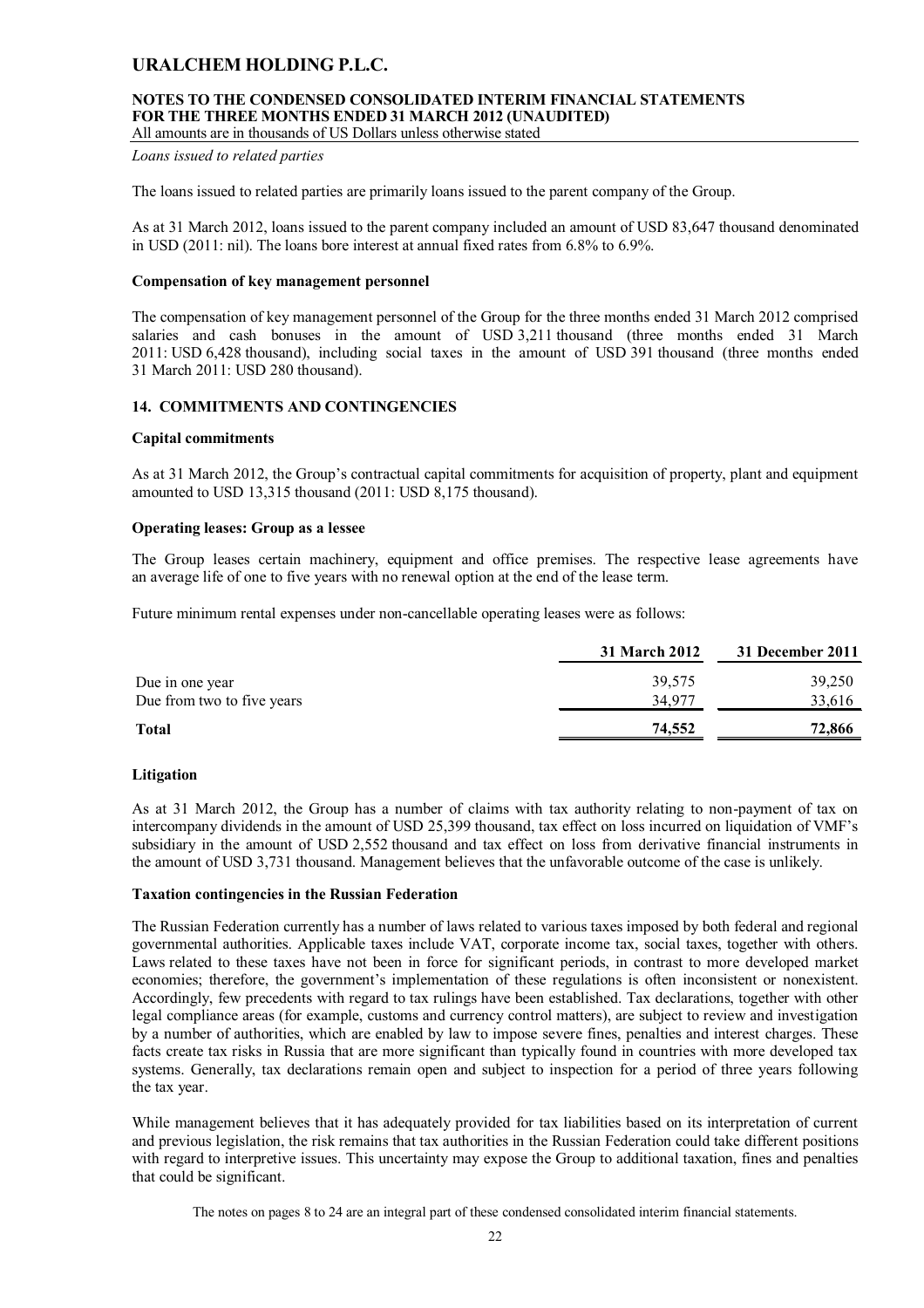### **NOTES TO THE CONDENSED CONSOLIDATED INTERIM FINANCIAL STATEMENTS FOR THE THREE MONTHS ENDED 31 MARCH 2012 (UNAUDITED)**

All amounts are in thousands of US Dollars unless otherwise stated

#### **Environmental matters**

The Group is subject to extensive federal, state and local environmental controls and regulations in the regions of the Russian Federation in which it operates. The Group's operations involve the discharge of materials, contaminants and waste water into the environment that could potentially impact on flora and fauna, and give rise to other environmental concerns.

The Group's management believes that its production facilities are in compliance with all current existing environmental legislation in the regions in which it operates. However, environmental laws and regulations continue to evolve.

The Group is unable to predict the timing or extent to which those laws and regulations may change. Such change, if it occurs, may require that the Group modernise technology and upgrade production equipment to meet more stringent standards.

Management of the Group regularly reassesses environmental obligations related to its operations. Estimates are based on management's understanding of current legal requirements and the terms of licence agreements. Should the requirements of applicable environmental legislation change or be clarified and amended, the Group may incur additional environmental obligations.

#### **Russian Federation risk**

The economy of the Russian Federation, while deemed to be of market status, continue to display certain traits consistent with that of an emerging market. These characteristics have in the past included higher than normal inflation, insufficient liquidity of the capital markets, and the existence of currency controls. The continued success and stability of the Russian economy will be subject to their government's continued actions with regard to supervisory, legal and economic reforms.

#### **15. EVENTS SUBSEQUENT TO THE REPORTING PERIOD**

#### **Dividends received**

On 10 May 2012 the Group received dividends from Togliattiazot in the amount of USD 8,661 thousand. The respective amount of the dividends accrued as at 31 March 2012 is recorded in the trade and other receivables of the condensed consolidated interim statement of financial position.

#### **Loans issued**

Up to the date of approval of these condensed consolidated interim financial statements, the Company issued loans to the parent company in the total amount of USD 15,820 thousand. The loans bore interest at annual fixed rates from  $6.8\%$  to  $6.9\%$ 

#### **Loans received**

Up to the date of approval of these condensed consolidated interim financial statements, the Group received loans in the net amount USD 8,750 thousand. The loans bore interest at annual floating rates from Libor 1m+5.25% to Libor  $1m+5.7%$ .

#### **Increase of ownership in subsidiaries**

In May 2011, the Group acquired through a number of transactions additional 167,392 ordinary shares or 10.33% interest in the share capital of PMF for a consideration of USD 63,014 thousand.